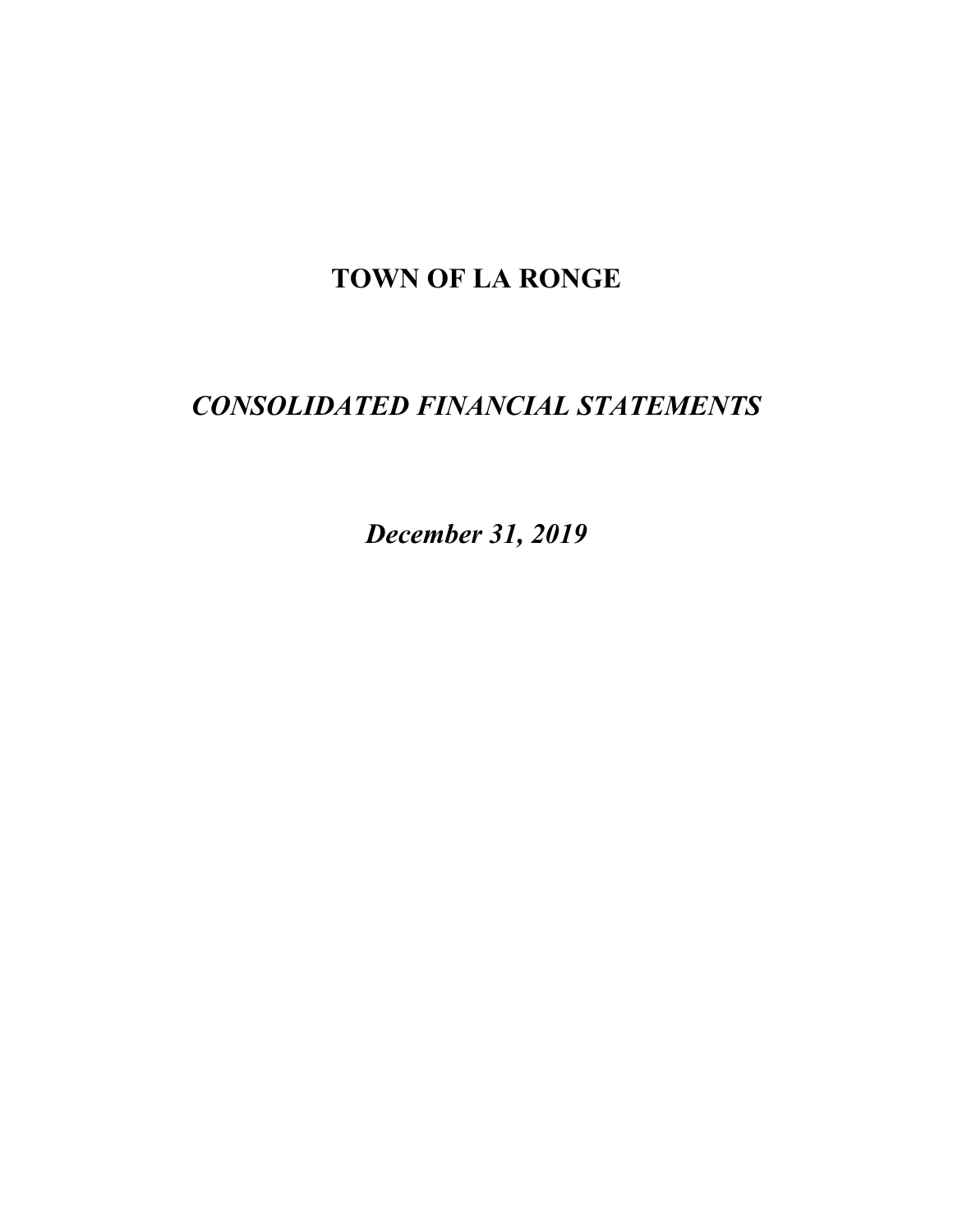The municipality's management is responsible for the preparation and presentation of the accompanying consolidated financial statements in accordance with Canadian public sector accounting standards (PSAS). The preparation of the statements necessarily includes selecting appropriate accounting principles and methods, and making decisions affecting the measurement of transactions in which objective judgments and estimates by management is required.

In discharging its responsibilities for the integrity and fair presentation of the consolidated financial statements, management designs and maintains the necessary accounting, budget and other related internal controls to provide reasonable assurance that transactions are appropriately authorized and accurately recorded, that assets are properly accounted for and safeguarded, and that financial records are properly maintained to provide reliable information for the preparation of the consolidated financial statements.

The Council is composed of elected officials who are not employees of the municipality. The Council is responsible for overseeing management in the performance of its financial reporting responsibilities. The Council fulfils these responsibilities by reviewing the financial information prepared by management and discussing relevant matters with external auditors. The Council is also responsible for recommending the appointment of the municipality's external auditors.

Deloitte LLP, an independent firm of *Chartered Professional Accountants* , is appointed by the Council to audit the consolidated financial statements and report directly to them; their report follows. The external auditors have full and free access to, and meet periodically and separately with, both the Council and management to discuss their audit findings.

 $\frac{1}{\sqrt{1-\frac{1}{2}}}$ 

Acting Chief Finance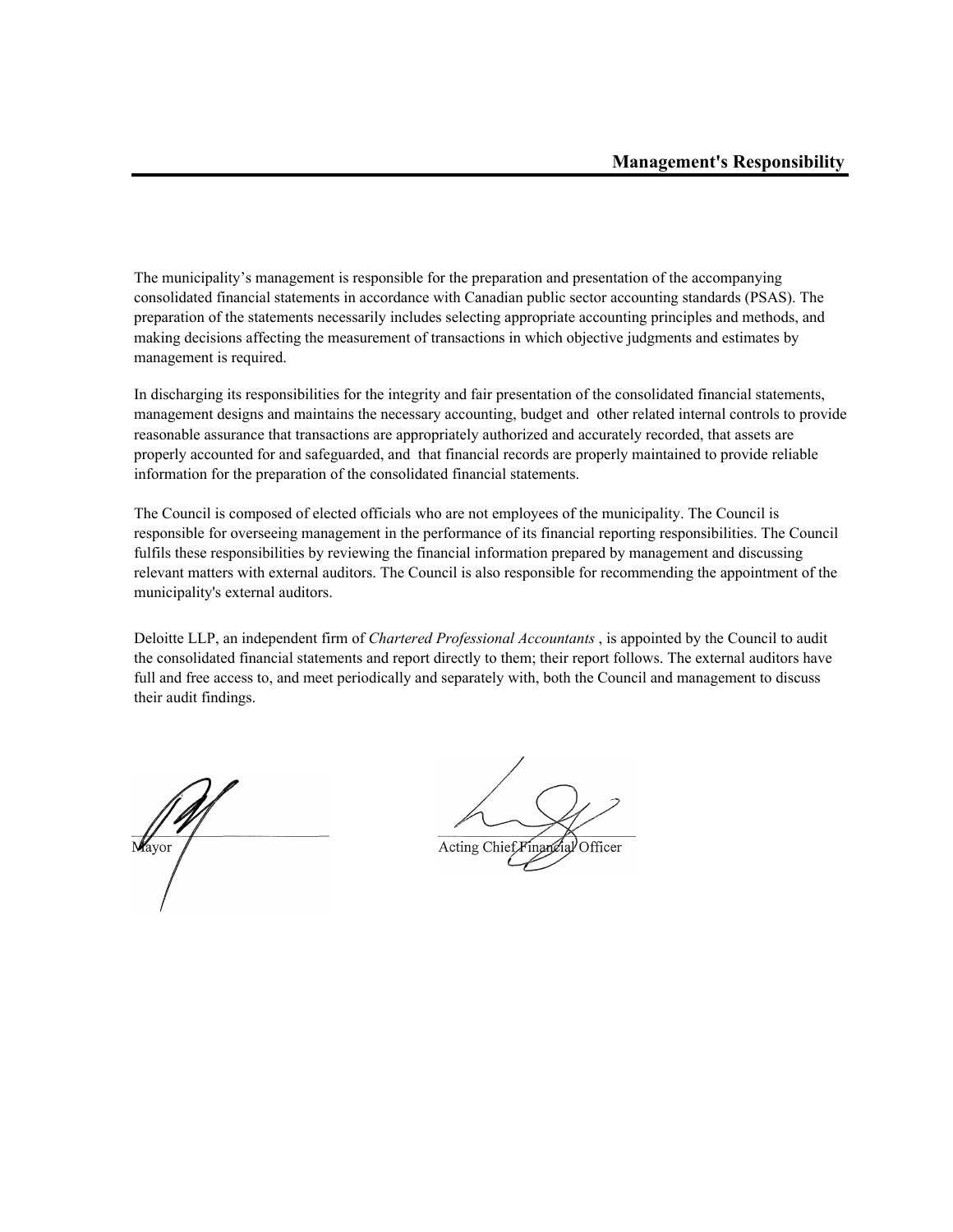# Deloitte.

Deloitte LLP 767, 801 15th Street East Prince Albert SK S6V 0C7 Canada

Tel: 306-763-7411 Fax: 306-763-0191 www.deloitte.ca

# **Independent Auditor's Report**

To the Mayor and Council of the Town of La Ronge

# **Report on the Audit of the Financial Statements Opinion**

We have audited the consolidated financial statements of the Town of La Ronge (the "Town"), which comprise the consolidated statement of financial position as at December 31, 2019, and the consolidated statements of operations and annual surplus, change in net financial assets and cash flow for the year then ended, and notes to the financial statements, including a summary of significant accounting policies (collectively referred to as the "financial statements").

In our opinion, the accompanying financial statements present fairly, in all material respects, the financial position of the Town as at December 31, 2019, and the results of its operations, changes in its net financial assets, and its cash flows for the year then ended in accordance with Canadian public sector accounting standards ("PSAS").

# **Basis for Opinion**

We conducted our audit in accordance with Canadian generally accepted auditing standards ("Canadian GAAS"). Our responsibilities under those standards are further described in the *Auditor's Responsibilities for the Audit of the Financial Statements* section of our report. We are independent of the Town in accordance with the ethical requirements that are relevant to our audit of the financial statements in Canada, and we have fulfilled our other ethical responsibilities in accordance with these requirements. We believe that the audit evidence we have obtained is sufficient and appropriate to provide a basis for our opinion.

# **Responsibilities of Management and Those Charged with Governance for the Financial Statements**

Management is responsible for the preparation and fair presentation of the financial statements in accordance with PSAS, and for such internal control as management determines is necessary to enable the preparation of financial statements that are free from material misstatement, whether due to fraud or error.

In preparing the financial statements, management is responsible for assessing the Town's ability to continue as a going concern, disclosing, as applicable, matters related to going concern and using the going concern basis of accounting unless management either intends to liquidate the Town or to cease operations, or has no realistic alternative but to do so.

Those charged with governance are responsible for overseeing the Town's financial reporting process.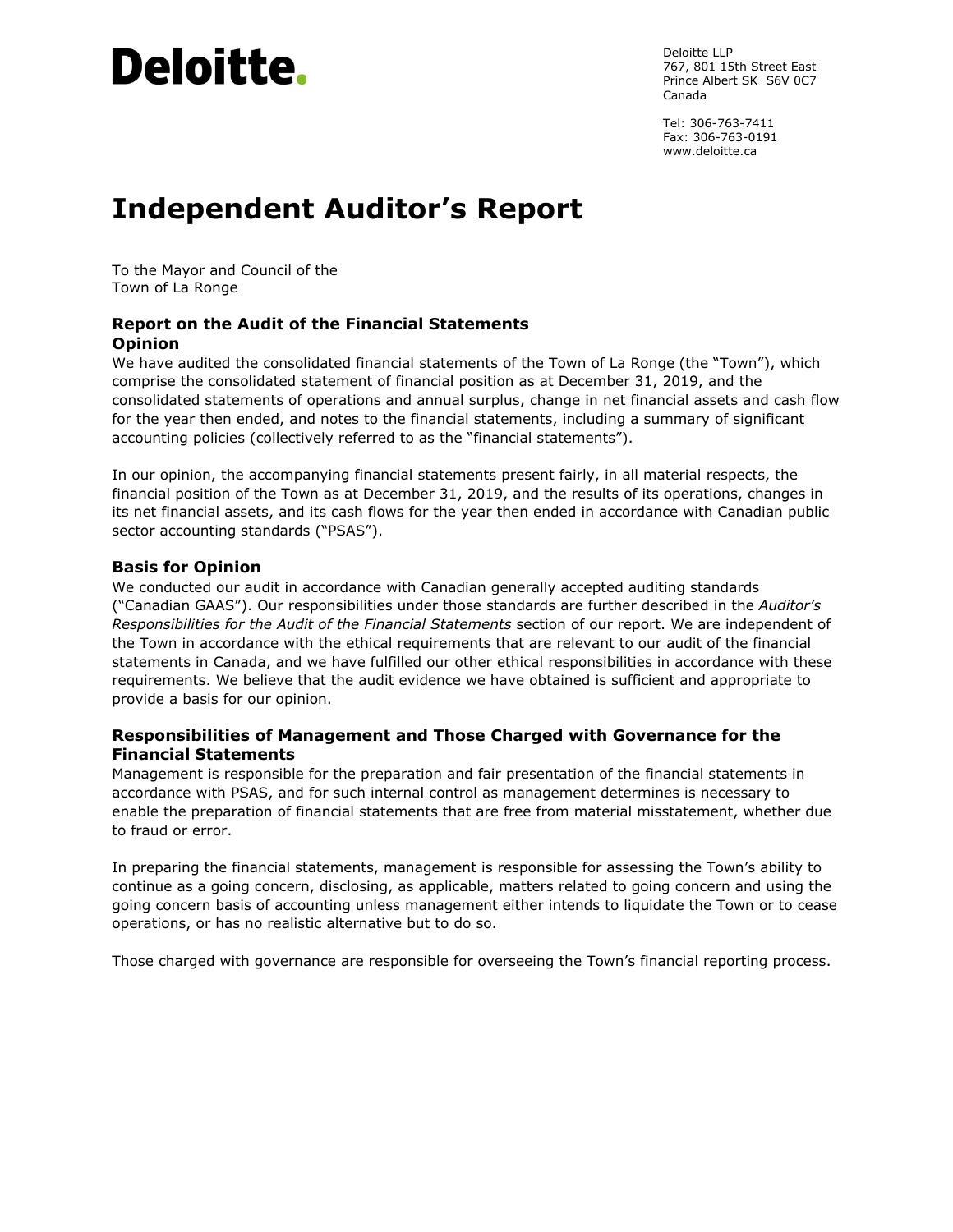# **Auditor's Responsibilities for the Audit of the Financial Statements**

Our objectives are to obtain reasonable assurance about whether the financial statements as a whole are free from material misstatement, whether due to fraud or error, and to issue an auditor's report that includes our opinion. Reasonable assurance is a high level of assurance, but is not a guarantee that an audit conducted in accordance with Canadian GAAS will always detect a material misstatement when it exists. Misstatements can arise from fraud or error and are considered material if, individually or in the aggregate, they could reasonably be expected to influence the economic decisions of users taken on the basis of these financial statements.

As part of an audit in accordance with Canadian GAAS, we exercise professional judgment and maintain professional skepticism throughout the audit. We also:

- Identify and assess the risks of material misstatement of the financial statements, whether due to fraud or error, design and perform audit procedures responsive to those risks, and obtain audit evidence that is sufficient and appropriate to provide a basis for our opinion. The risk of not detecting a material misstatement resulting from fraud is higher than for one resulting from error, as fraud may involve collusion, forgery, intentional omissions, misrepresentations, or the override of internal control.
- Obtain an understanding of internal control relevant to the audit in order to design audit procedures that are appropriate in the circumstances, but not for the purpose of expressing an opinion on the effectiveness of the Town's internal control.
- Evaluate the appropriateness of accounting policies used and the reasonableness of accounting estimates and related disclosures made by management.
- Conclude on the appropriateness of management's use of the going concern basis of accounting and, based on the audit evidence obtained, whether a material uncertainty exists related to events or conditions that may cast significant doubt on the Town's ability to continue as a going concern. If we conclude that a material uncertainty exists, we are required to draw attention in our auditor's report to the related disclosures in the financial statements or, if such disclosures are inadequate, to modify our opinion. Our conclusions are based on the audit evidence obtained up to the date of our auditor's report. However, future events or conditions may cause the Town to cease to continue as a going concern.
- Evaluate the overall presentation, structure and content of the financial statements, including the disclosures, and whether the financial statements represent the underlying transactions and events in a manner that achieves fair presentation.
- Obtain sufficient appropriate audit evidence regarding the financial information of the entities or business activities within the Town to express an opinion on the financial statements. We are responsible for the direction, supervision and performance of the group audit. We remain solely responsible for our audit opinion.

We communicate with those charged with governance regarding, among other matters, the planned scope and timing of the audit and significant audit findings, including any significant deficiencies in internal control that we identify during our audit.

Deloitte LLP

Chartered Professional Accountants Prince Albert, Saskatchewan June 24, 2020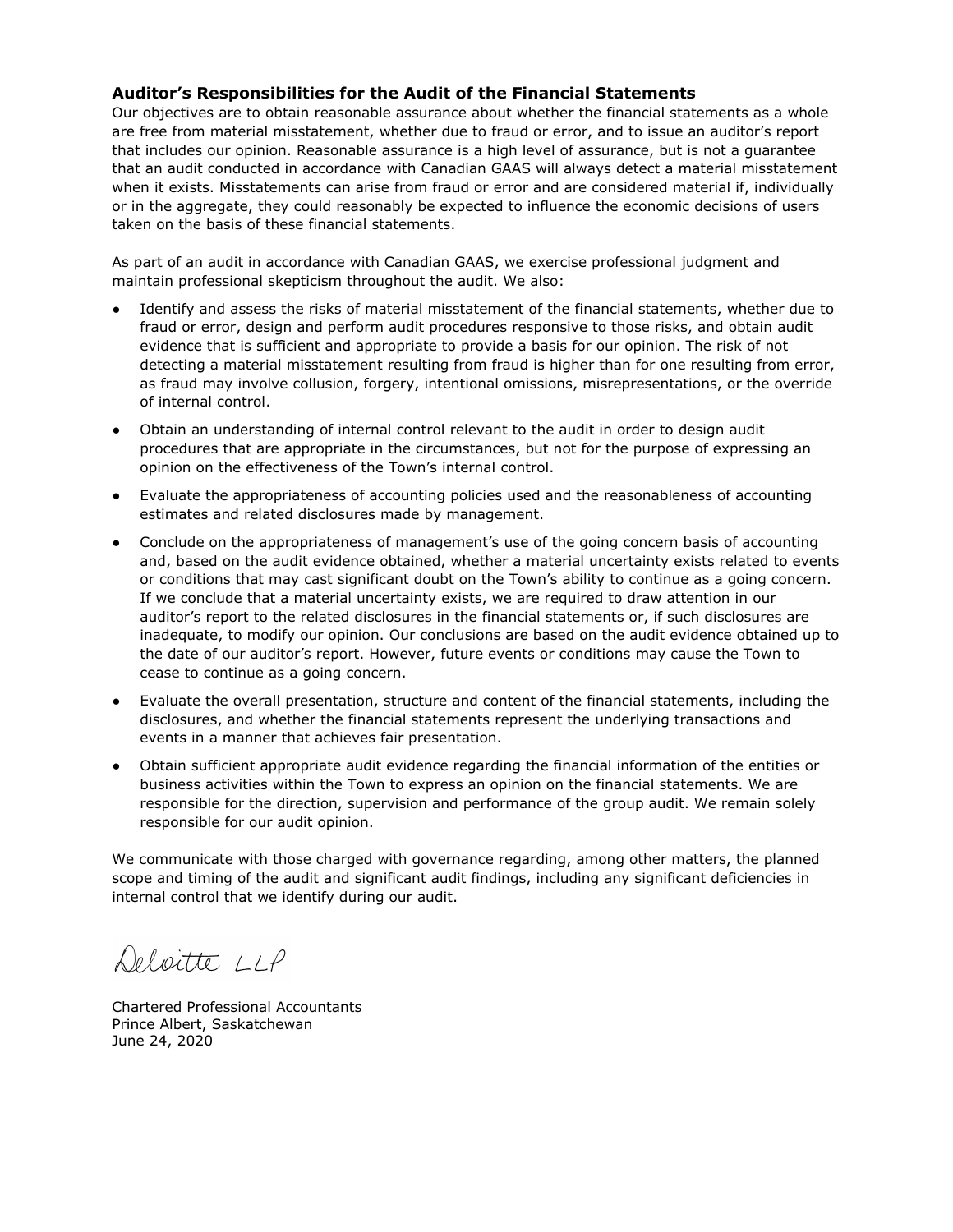|                                             | 2019       | 2018       |
|---------------------------------------------|------------|------------|
| <b>ASSETS</b>                               |            |            |
| <b>Financial Assets</b>                     |            |            |
| Cash (Note 2)                               | 1,977,894  | 1,928,613  |
| Taxes Receivable - Municipal (Note 3)       | 397,425    | 260,164    |
| Other Accounts Receivable (Note 4)          | 755,076    | 1,019,496  |
| Land for Resale (Note 5)                    | 422,218    | 422,218    |
| Investments (Note 6)                        | 8,816,253  | 9,159,577  |
| <b>Total Financial Assets</b>               | 12,368,866 | 12,790,068 |
|                                             |            |            |
| <b>LIABILITIES</b>                          |            |            |
| <b>Accounts Payable</b>                     | 675,246    | 886,549    |
| Accrued Liabilities Payable                 | 170,935    | 168,146    |
| Deferred Revenue (Note 7)                   | 529,852    | 202,724    |
| Accrued Landfill Costs (Note 8)             | 565,801    | 555,868    |
| <b>Total Liabilities</b>                    | 1,941,834  | 1,813,287  |
|                                             |            |            |
| <b>NET FINANCIAL ASSETS</b>                 | 10,427,032 | 10,976,781 |
|                                             |            |            |
| <b>Non-Financial Assets</b>                 |            |            |
| Tangible Capital Assets (Schedule 6, 7)     | 22,099,406 | 19,526,576 |
| Prepayments and Deferred Charges            | 72,890     | 203,214    |
| <b>Stock and Supplies</b>                   | 136,062    | 136,062    |
| Deferred Loss (Note 12)                     | 931,668    | 1,024,164  |
| <b>Total Non-Financial Assets</b>           | 23,240,026 | 20,890,016 |
|                                             |            |            |
| <b>Accumulated Surplus (Schedule 8)</b>     | 33,667,058 | 31,866,797 |
| Commitments and subsequent events (Note 11) |            |            |

*Commitments and subsequent events (Note 11)*

Approved on the Mayor and Council

……………………………...……….Mayor See accompanying notes.

where the council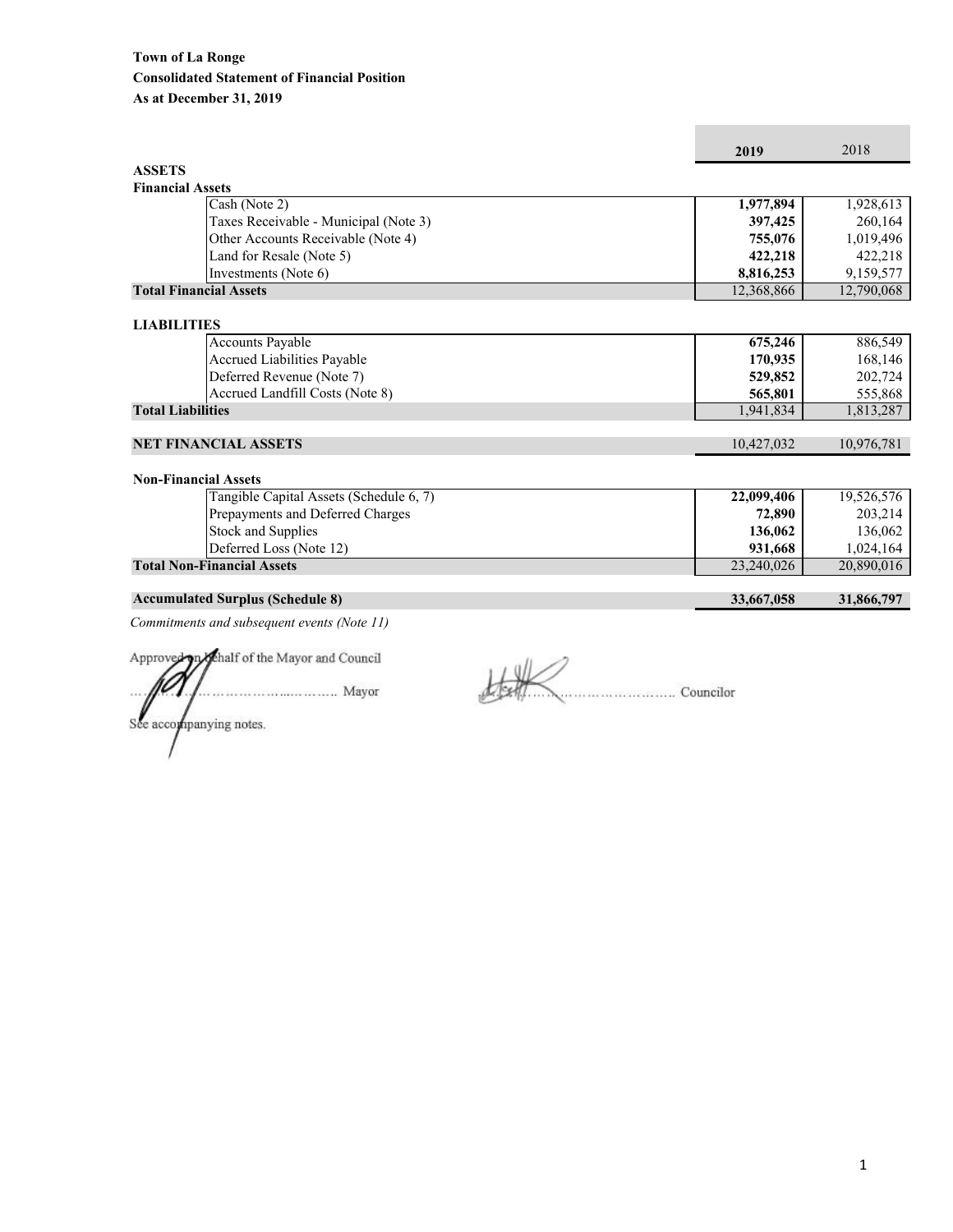# **Town of La Ronge Consolidated Statement of Operations and Annual Surplus As at December 31, 2019**

|                                                                            | 2019 Budget | 2019       | 2018       |
|----------------------------------------------------------------------------|-------------|------------|------------|
|                                                                            | (Note 13)   |            |            |
| <b>Revenues</b>                                                            |             |            |            |
| Taxes and Other Unconditional Revenue (Schedule 1)                         | 3,864,862   | 4,481,768  | 4,141,778  |
| Fees and Charges (Schedule 4, 5)                                           | 2,159,449   | 2,386,234  | 2,703,232  |
| Conditional Grants (Schedule 4, 5)                                         | 409.611     | 475,369    | 623,209    |
| Tangible Capital Asset Sales - Gain (Schedule 4, 5)                        |             |            | 5,000      |
| Land Sales - Gain (Schedule 4, 5)                                          | 60,000      | 13,949     | 112,000    |
| Investment Income and Commissions (Schedule 4, 5)                          | 106,000     | 203,108    | 100,918    |
| Other Revenues (Schedule 4, 5)                                             | 14,800      | 79,023     | 86,291     |
| <b>Total Revenues</b>                                                      | 6,614,722   | 7,639,451  | 7,772,428  |
|                                                                            |             |            |            |
| <b>Expenses</b>                                                            |             |            |            |
| General Government Services (Schedule 3)                                   | 795,192     | 895,796    | 1,224,760  |
| Protective Services (Schedule 3)                                           | 1,022,412   | 1,037,092  | 920,551    |
| Transportation Services (Schedule 3)                                       | 1,456,448   | 1,552,678  | 1,708,766  |
| Environmental and Public Health Services (Schedule 3)                      | 329,230     | 594,547    | 798,273    |
| Planning and Development Services (Schedule 3)                             | 185,804     | 238,626    | 331,972    |
| Recreation and Cultural Services (Schedule 3)                              | 1,041,827   | 795,469    | 880,196    |
| Utility Services (Schedule 3)                                              | 1,195,797   | 1,938,164  | 2,084,947  |
| <b>Total Expenses</b>                                                      | 6,026,710   | 7,052,372  | 7,949,465  |
| <b>Excess of Revenues over Expenses before Other Capital Contributions</b> | 588,012     | 587,079    | (177, 037) |
|                                                                            |             |            |            |
| Other Capital Contributions (Schedule 4, 5)                                | 65,257      | 1,213,182  | 855,213    |
| <b>Surplus of Revenues over Expenses</b>                                   | 653,269     | 1,800,261  | 678,176    |
|                                                                            |             |            |            |
| <b>Accumulated Surplus, Beginning of Year</b>                              | 31,866,797  | 31,866,797 | 31,188,621 |
| <b>Accumulated Surplus, End of Year</b>                                    | 32,520,066  | 33,667,058 | 31,866,797 |
|                                                                            |             |            |            |

See accompanying notes.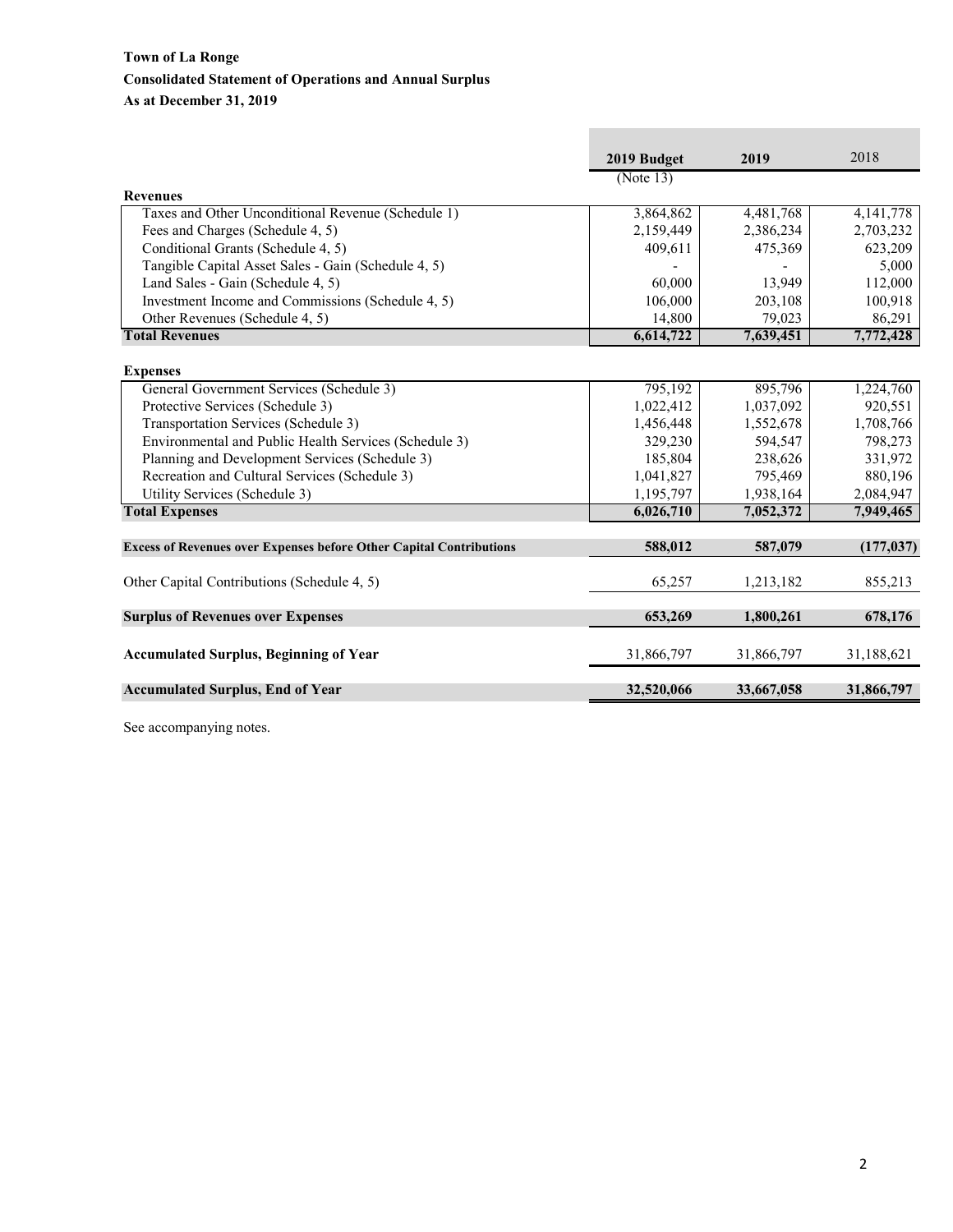# **Town of La Ronge Consolidated Statement of Change in Net Financial Assets For the year ended December 31, 2019**

|                                                                        | 2019 Budget              | 2019        | 2018        |
|------------------------------------------------------------------------|--------------------------|-------------|-------------|
|                                                                        | (Note 13)                |             |             |
| <b>Surplus of Revenues over Expenses</b>                               | 653,269                  | 1,800,261   | 678,176     |
| (Acquisition) of tangible capital assets                               |                          | (3,307,321) | (1,027,177) |
| Amortization of tangible capital assets                                |                          | 734,491     | 1,174,733   |
| Proceeds on disposal of tangible capital assets                        |                          |             | 5,000       |
| (Gain) Loss on the disposal of tangible capital assets                 | $\overline{\phantom{a}}$ |             | (5,000)     |
| Amortization of deferred loss                                          |                          | 92,496      | 92,497      |
| Difference of capital expenses over expenditures                       | ۰                        | (2,480,334) | 240,053     |
| (Acquisition) of supplies inventories                                  |                          |             | (103, 898)  |
| Use of prepaid expense                                                 |                          | 130,324     | (147,781)   |
| Surplus (Deficit) of expenses of other non-financial over expenditures | $\blacksquare$           | 130,324     | (251, 679)  |
| <b>Change in Net Financial Assets</b>                                  | 653,269                  | (549, 749)  | 666,550     |
| <b>Net Financial Assets - Beginning of Year</b>                        |                          | 10,976,781  | 10,310,231  |
| <b>Net Financial Assets - End of Year</b>                              | 653,269                  | 10,427,032  | 10,976,781  |

r

See accompanying notes.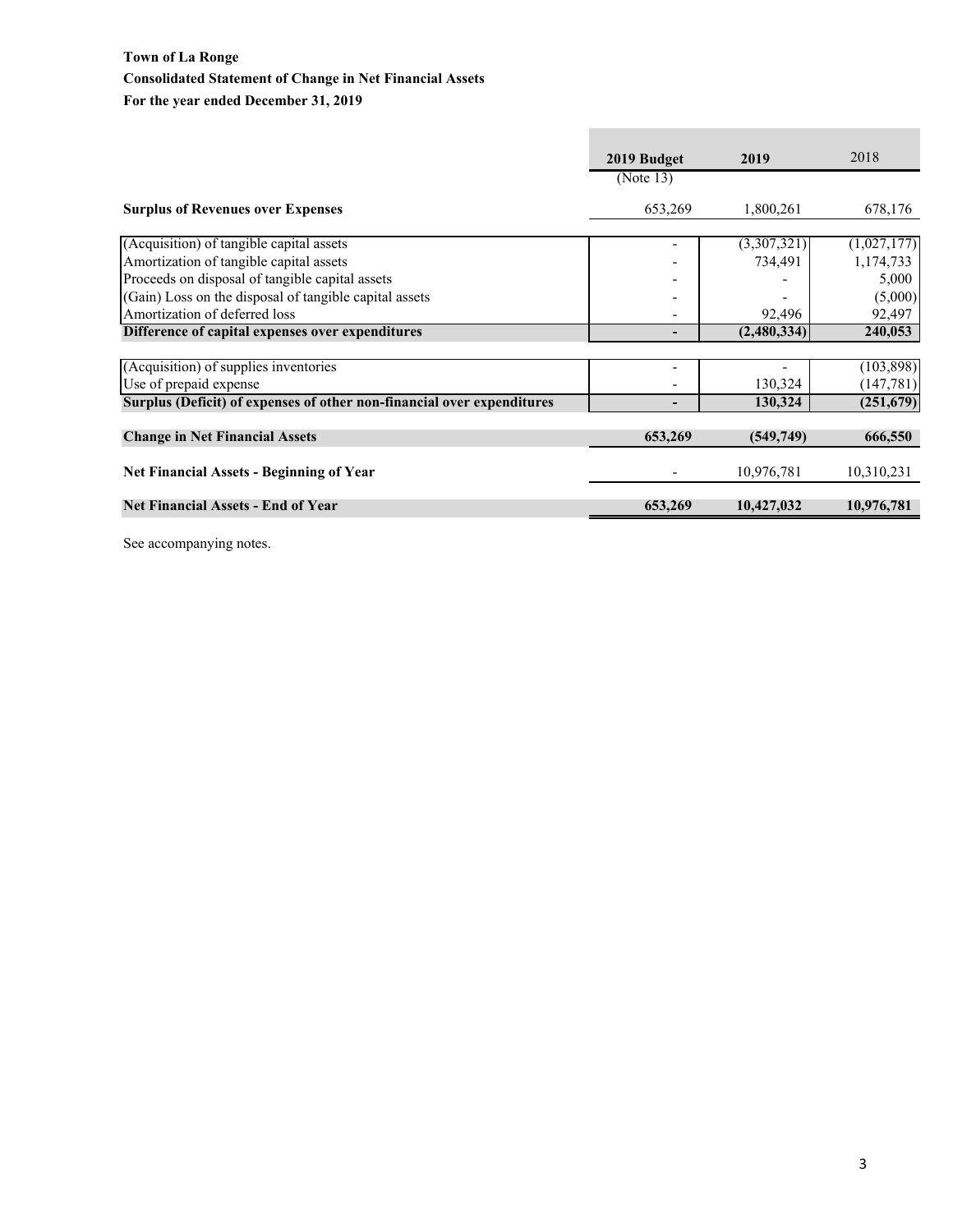|                              |                                                       | 2019        | 2018                        |
|------------------------------|-------------------------------------------------------|-------------|-----------------------------|
|                              | Cash provided by (used for) the following activities  |             |                             |
|                              |                                                       |             |                             |
| <b>Operating:</b><br>Surplus |                                                       | 1,800,261   | 678,176                     |
|                              |                                                       |             |                             |
|                              | Amortization                                          | 734,491     | 1,174,733                   |
|                              | Gain on disposal of tangible capital assets           |             | (5,000)                     |
|                              | Amortization of deferred loss                         | 92,496      | 92,497                      |
|                              |                                                       | 2,627,248   | 1,940,406                   |
|                              | Change in assets/liabilities                          |             |                             |
|                              | Taxes Receivable - Municipal                          | (137,261)   | 51,819                      |
|                              | Other Accounts Receivable                             | 264,420     | 1,158,356                   |
|                              | <b>Accounts Payable</b>                               | (211,303)   | 468,946                     |
|                              | Accrued Liabilities Payable                           | 2,789       | (31,585)                    |
|                              | Deferred Revenue                                      | 327,128     | (11, 178)                   |
|                              | <b>Accrued Landfill Costs</b>                         | 9,933       | 9,934                       |
|                              | <b>Stock and Supplies</b>                             |             | (103, 898)                  |
|                              | Prepayments and Deferred Charges                      | 130,324     | (147,781)                   |
|                              | Net cash from operations                              | 3,013,278   | 3,335,019                   |
|                              |                                                       |             |                             |
| Capital:                     | Acquisition of Tangible Capital Assets                | (3,307,321) | (1,027,177)                 |
|                              | Proceeds from the Disposal of Tangible Capital Assets |             | 5,000                       |
|                              | Net cash used for capital                             | (3,307,321) | (1,022,177)                 |
|                              |                                                       |             |                             |
| <b>Investing:</b>            | Long-Term Investments                                 | 343,324     | (1,955,213)                 |
|                              | Net cash from (used for) investing                    | 343,324     | $\overline{(1,955,213)}$    |
|                              |                                                       |             |                             |
| Financing:                   |                                                       |             |                             |
|                              | Debt repaid                                           |             | (240,000)<br>$\blacksquare$ |
|                              | Net cash used for financing                           |             | (240,000)                   |
|                              | Increase in cash resources                            | 49,281      | 117,629                     |
|                              | <b>Cash - Beginning of Year</b>                       | 1,928,613   | 1,810,984                   |
| <b>Cash - End of Year</b>    |                                                       | 1,977,894   | 1,928,613                   |
|                              |                                                       |             |                             |

See accompanying notes.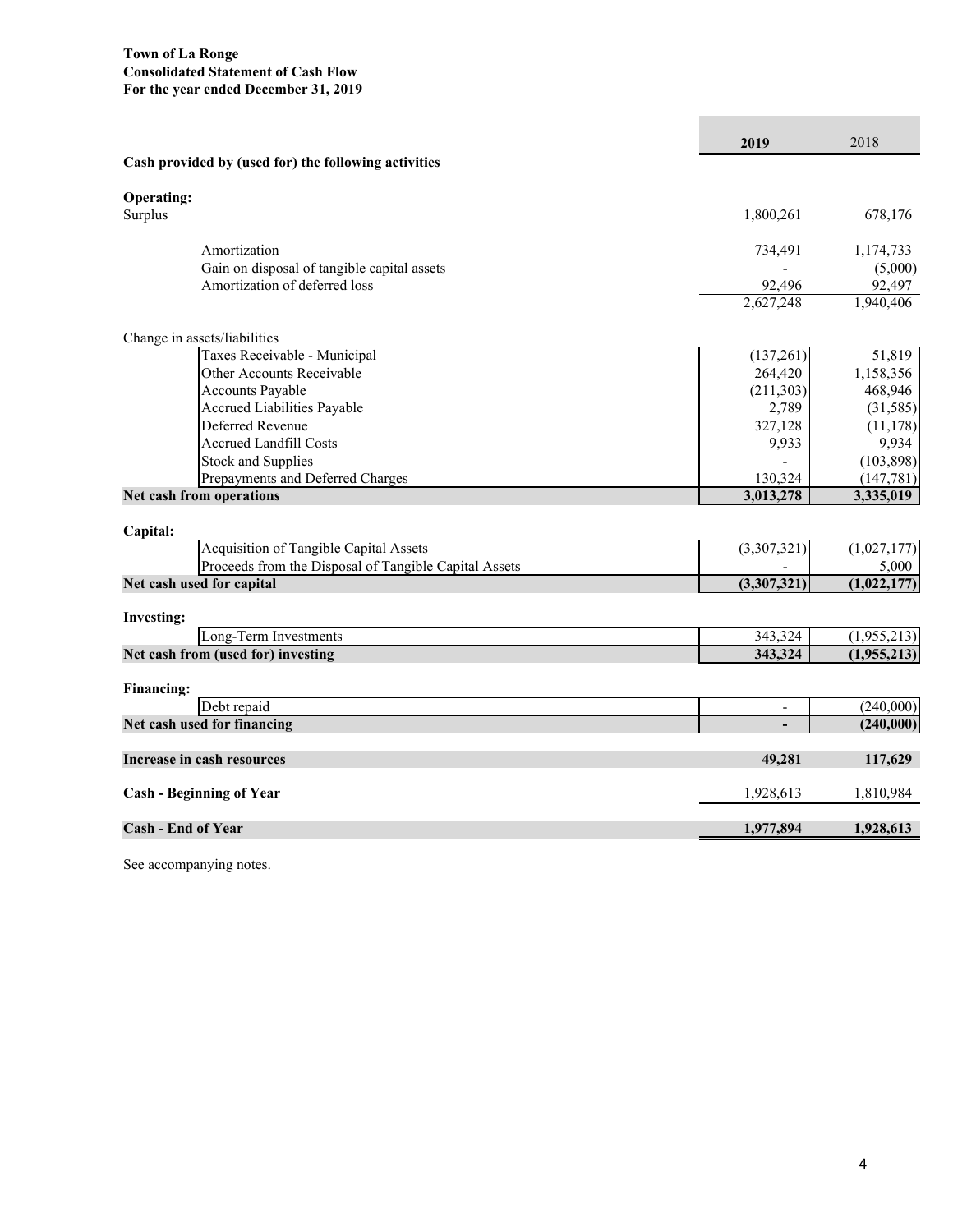#### **1. Significant accounting policies**

The consolidated financial statements of the municipality have been prepared by management in accordance with Canadian public sector accounting standards (PSAS) as recommended by the Chartered Professional Accountants of Canada (CPA Canada). Significant aspects of the accounting policies adopted by the municipality are as follows:

**Basis of Accounting:** The consolidated financial statements are prepared using the accrual basis of accounting. The accrual basis of accounting requires revenues to be recognized as they become available and measurable and expenses are recognized as they are incurred and measurable as a result of the receipt of goods and services and the creation of a legal obligation to pay.

a) **Reporting Entity:** The consolidated financial statements consolidate the assets, liabilities and flow of resources of the municipality. The entity is comprised of all of the organizations that are owned or controlled by the municipality and are, therefore, accountable to the Council for the administration of their financial affairs and resources. Entities included in these consolidated financial statements are as follows:

| Entity                                                                 | Basis of Reporting                              |
|------------------------------------------------------------------------|-------------------------------------------------|
| Lac La Ronge Regional Water Corporation                                | 22.27% Proportionate consolidation for capital  |
|                                                                        | 41.9% Proportionate consolidation for operating |
| Lac La Ronge Regional Waste Management                                 | 41.39% Proportionate consolidation              |
| All inter-organization transactions and balances have been eliminated. |                                                 |

- b) **Collection of funds for other authorities:** Collection of funds by the Town for the school board are collected and remitted in accordance with relevant legislation.
- c) **Government Transfers:** Government Transfers: Government transfers are the transfer of assets from senior levels of government that are not the result of an exchange transaction, are not expected to be repaid in the future, or the result of a direct financial return. Government transfers are recognized as revenue in the period that the events giving rise to the transfer occur, providing:
	- a) the transfer is authorized
	- b) eligibility criteria have been met if the transfer has eligibility criteria; and
	- c) a reasonable estimate of the amount can be made.

Unearned government transfer amounts received but not earned will be recorded as deferred revenue. Earned government transfer amounts not received will be recorded as an accounts receivable.

- d) **Deferred Revenue -** Fees and charges: Certain user charges and fees are collected for which the related services have yet to be performed. Revenue is recognized in the period when the related expenses are incurred or services performed.
- e) **Local Improvement Charges:** Local improvement projects financed by frontage taxes recognize any prepayment charges as revenue in the period assessed.
- f) **Net Financial Assets:** Net Financial Assets at the end of an accounting period are the net amount of financial assets less liabilities outstanding. Financial assets represent items such as cash and those other assets on hand which could provide resources to discharge existing liabilities or finance future operations. These include realizable assets which are convertible to cash and not intended for consumption in the normal course of operations.
- g) **Non-financial Assets:** Tangible capital and other non-financial assets are accounted for as assets by the government because they can be used to provide government services in future periods. These assets do not normally provide resources to discharge the liabilities of the government unless they are sold.
- h) **Appropriated Reserves:** Reserves are established at the discretion of Council to designate surplus for future operating and capital transactions. Amounts so designated are described on Schedule 8.
- i) **Property Tax Revenue:** Property tax revenue is based on assessments determined in accordance with Saskatchewan legislation and the formulas, principles and rules in the Saskatchewan Assessment Manual. Tax mill rates are established annually by Council following the guidance of the Government of Saskatchewan. Tax revenues are recognized when the tax has been authorized by bylaw and the taxable event has occurred. Requisitions operate as a flow through and are excluded from municipal tax revenue.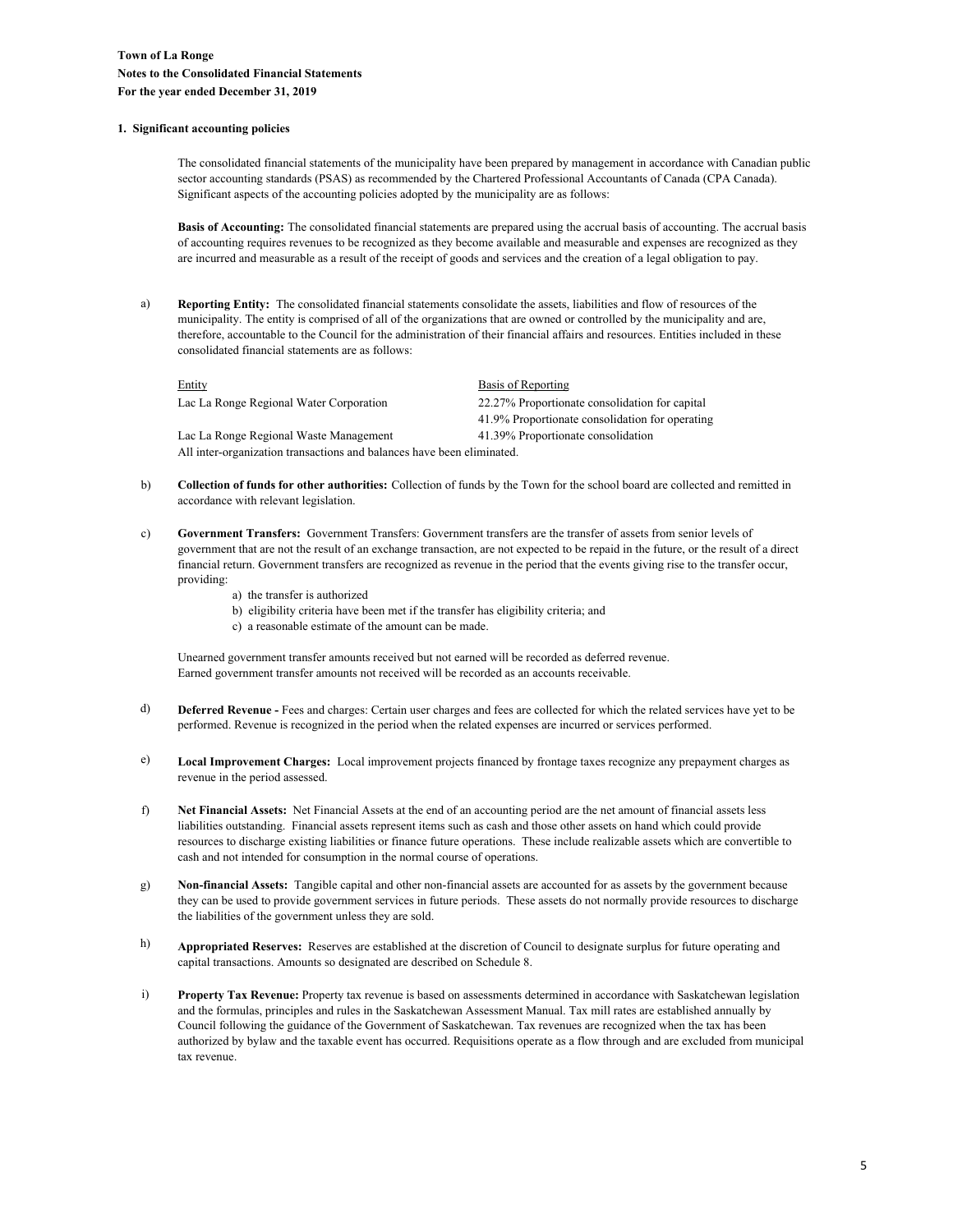#### **Town of La Ronge Notes to the Consolidated Financial Statements For the year ended December 31, 2019**

#### **1. Significant accounting policies - continued**

- j) **Inventories:** Inventories of materials and supplies expected to be used by the Town are valued at the lower of cost or net realizable value. Inventories of land, materials and supplies held for resale are valued at the lower of cost or net realizable value. Cost is determined by the average cost method. Net realizable value is the estimated selling price in the ordinary course of business.
- k) **Tangible Capital Assets:** All tangible capital asset acquisitions or betterments made throughout the year are recorded at their acquisition cost. Tangible capital assets are written down when there is a permanent impairment in the assets value. Initial costs for tangible capital assets that were acquired and developed prior to 2009 were obtained via historical cost information or using current fair market values discounted by a relevant inflation factor back to the point of acquisition. Donated tangible capital assets received are recorded at their fair market value at the date of contribution. The tangible capital assets that are recognized at a nominal value are disclosed on Schedule 6. The cost of these tangible capital assets less any residual value are amortized over the asset's useful life using the straight-line method of amortization. Works of art and historical treasurers are property that has cultural, aesthetic or historical value that is worth preserving perpetually. Works of art and historical treasures would not be recognized as tangible capital assets in government financial statements because a reasonable estimate of the future benefits associated with such property cannot be made. As such the existence of works of art and historical treasurers are disclosed on Schedule 6. The Town's tangible capital asset useful lives are estimated as follows:

| Asset                    | Useful Life    |
|--------------------------|----------------|
| <b>General Assets</b>    |                |
| Land                     | Indefinite     |
| <b>Land Improvements</b> | 5 to 20 Years  |
| <b>Buildings</b>         | 10 to 50 Years |
| Vehicles & Equipment     |                |
| Vehicles                 | 5 to 10 Years  |
| Machinery and Equipment  | 5 to 10 Years  |
|                          |                |

#### *Infrastructure Assets*

**Infra** 

| structure Assets    |                |
|---------------------|----------------|
| Water & Sewer       | 50 to 60 Years |
| Road Network Assets | 15 to 40 Years |

**Government Contributions:** Government contributions for the acquisition of capital assets are reported as capital revenue and do not reduce the cost of the related asset.

**Capitalization of Interest:** The Town does not capitalize interest incurred while a tangible capital asset is under construction.

**Assets under Construction:** Assets under construction are not amortized until they are available for use.

- l) **Landfill Liability:** The town maintains a waste disposal site. The annual provision is reported as an expense and the accumulated provision is reported on the Consolidated Statement of Financial Position. Recommended disclosure is provided in Note 8.
- m) **Liability for Contaminated Sites:** Contaminated sites are a result of contamination being introduced into air, soil, water or sediment of a chemical, organic or radioactive material or live organism that exceeds an environmental standard. The liability is recorded net of any expected recoveries. A liability for remediation of contaminated sites is recognized when all the following criteria are met:
	- a) an environmental standard exists;
	- b) contamination exceeds the environmental standard;
	- c) The municipality:
		- i. is directly responsible; or
		- ii. accepts responsibility;
	- d) it is expected that future economic benefits will be given up; and
	- e) a reasonable estimate of the expense can be made.
- n) **Measurement Uncertainty:** The preparation of financial statements in conformity with PSAS requires management to make estimates and assumptions that affect the reported amount of assets and liabilities and disclosure of contingent assets and liabilities at the date of the consolidated financial statements, and the reported amounts of revenue and expenditures during the period. Key estimates include the collectability of accounts receivable, the useful lives of tangible capital assets, and landfill liability.

Certain amounts of grant funding recognized as receivable and revenue in the year are based on management's best estimates as to the extent of the eligibility of various expenditures under the various funding programs for which the Town has been approved. Final determination as to the actual amount of funding provided to the Town under certain of these funding programs are made by government based on their evaluation of reports/claims provided to them by the Town. It is possible, under certain funding programs for there to be differences between the amount of management's estimated funding earned under the programs and the actual funding received.

These estimates and assumptions are reviewed periodically and, as adjustments become necessary they are reported in earnings in the periods in which they become known.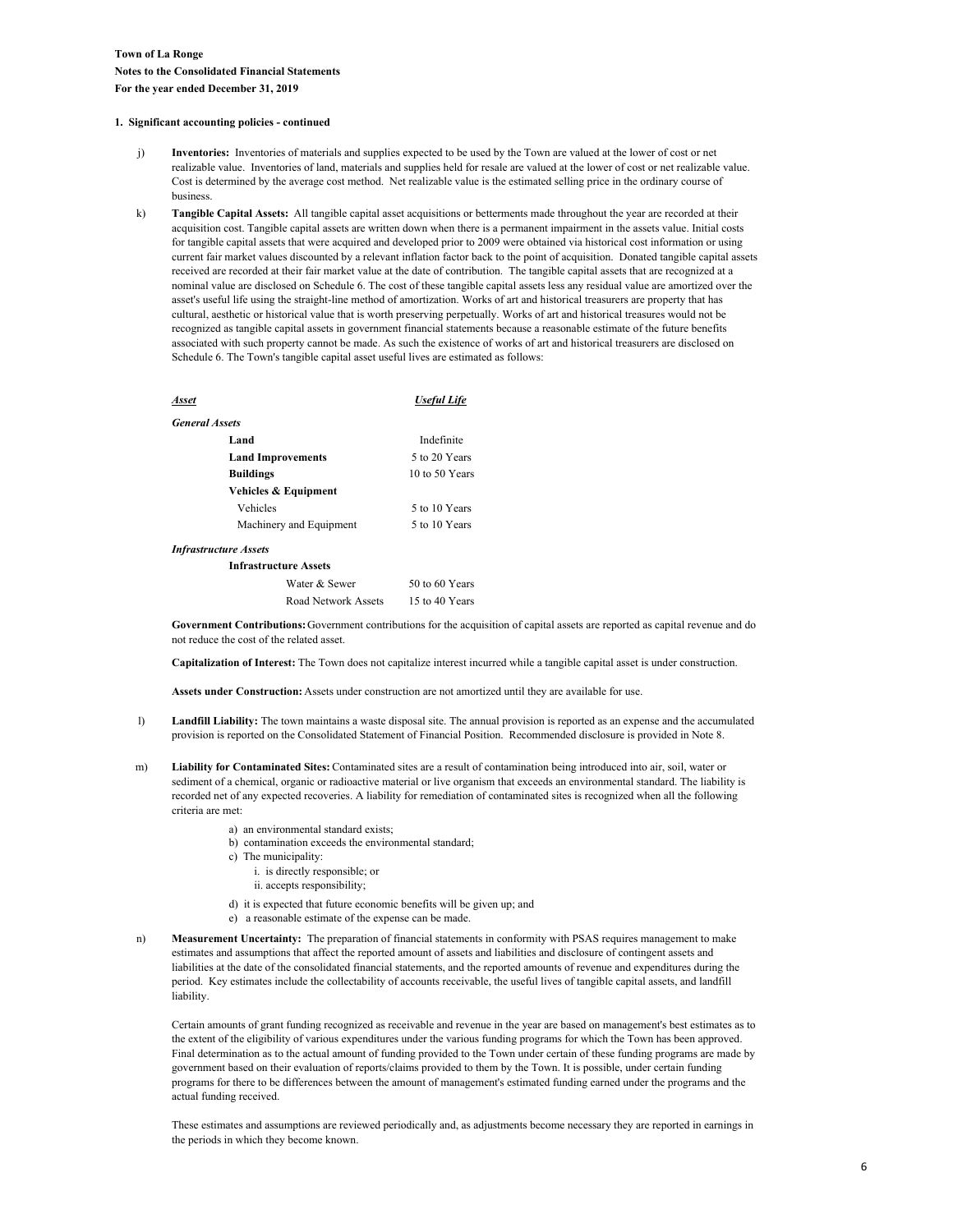#### **1. Significant accounting policies - continued**

o) **Basis of Segmentation/Segment Report:** Municipal services have been segmented by grouping activities that have similar service objectives (by function). Revenues that are directly related to the costs of the function have been attributed to each segment. Interest is allocated to functions based on the purpose of specific borrowings.

The segments (functions) are as follows:

**General Government:** The general government segment provides for the administration of the Town.

**Protective Services**: Protective services is comprised of expenses for police and fire protection.

**Transportation Services:** The transportation services segment is responsible for the delivery of public works services related to the development and maintenance of roadway systems, street lighting and airport.

**Environmental and Public Health:** The environmental segment provides waste disposal and other environmental services. The public health segment provides for expenses related to public health services in the Town.

**Planning and Development:** The planning and development segment provides for neighborhood development and sustainability. **Recreation and Culture:** The recreation and culture segment provides for community services through the provision of recreation and leisure services.

**Utility Services:** The utility services segment provides for delivery of water, collecting and treating of wastewater and providing collection and disposal of solid waste.

- p) **Budget Information**: Budget information is presented on a basis consistent with that used for actual results. The budget was approved by the Council.
- q) **New Accounting Standards**: Effective January 1, 2019, the municipality adopted the following standard to comply with Public Sector Accounting Standards (PSAS). This standard applies to all public sector entities for years beginning on or after April 1, 2018. Adoption of this standard requires all public sector entities to assess information using definitions, criteria and exceptions provided in the standards and apply professional judgement to comply with the disclosure requirements of each standard.

**PS 3430 Restructuring Transactions** provides guidance on how to account for and report restructuring transactions by transferors and recipients of assets and/or liabilities. The new standard has been adopted on a prospective basis.

The adoption of this standard has not resulted in any disclosure change.

#### **Future Accounting Standards: Effective On or After April 1, 2021:**

**PS 1201 Financial Statement Presentation,** replaces PS 1200 with revised general reporting principles and standards of presentation and disclosure in government financial statements. Effective in the period PS 3450 and PS 2601 are adopted.

**PS 2601 Foreign Currency Translation,** replaces PS 2600 with revised guidance on the recognition, presentation and disclosure of transactions that are denominated in a foreign currency.

**PS 3041 Portfolio Investments**, replaces PS 3040 with revised guidance on accounting for, and presentation and disclosure of, portfolio investments. Effective in the period PS 3450, PS 2601 and PS 1201 are adopted.

**PS 3450 Financial Instruments,** a new standard establishing guidance on the recognition, measurement, presentation and disclosure of financial instruments, including derivatives.

**PS 3280 Asset Retirement Obligations,** a new standard establishing guidance on the recognition, measurement, presentation and disclosure of a liability for retirement of a tangible capital asset. As this standard includes solid waste landfill sites active and post-closing obligations upon adoption of this new standard, existing Solid Waste Landfill Closure and Post-Closure Liability section PS 3270 will be withdrawn.

#### **Effective On or After April 1, 2022:**

**PS 3400, Revenue,** a new standard establishing guidance on the recognition, measurement, presentation and disclosure of revenue.

The extent of the impact on adoption of these future standards is not known at this time.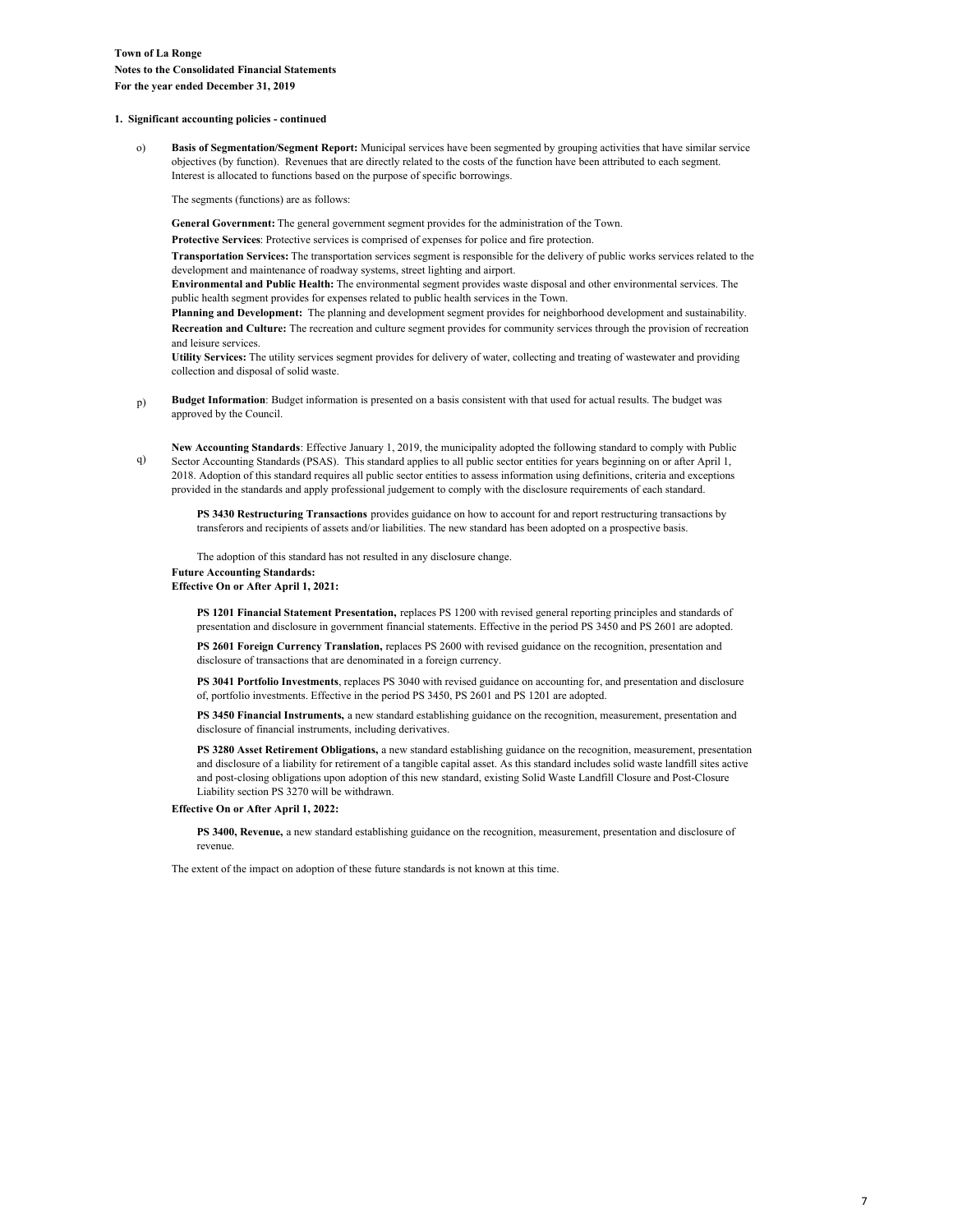# **Town of La Ronge Notes to the Consolidated Financial Statements For the year ended December 31, 2019**

| 2. Cash |                   | 2019      | 2018                                        |
|---------|-------------------|-----------|---------------------------------------------|
|         | Cash              | .977.894  | $\sim$<br>92s<br>1,720,013                  |
|         | <b>Total Cash</b> | 1,977,894 | $\mathbf{1}$ $\mathbf{\Omega}$<br>1,720,015 |

## **3. Taxes Receivable - Municipal**

|           |                                        | 2019      | 2018       |
|-----------|----------------------------------------|-----------|------------|
| Municipal | - Current                              | 203,609   | 189,934    |
|           | - Arrears                              | 328,372   | 234,022    |
|           |                                        | 531,981   | 423,956    |
|           | - Less Allowance for Doubtful Accounts | (207,500) | (219, 738) |
|           | Total municipal taxes receivable       | 324,481   | 204,218    |

| School<br>- Current                                                      | 87,017     | 81,712     |
|--------------------------------------------------------------------------|------------|------------|
| - Arrears                                                                | 124,605    | 89,727     |
| Total school taxes receivable                                            | 211,622    | 171,439    |
| Frontage<br>- Current                                                    | 53,796     | 55,946     |
| Total frontage taxes receivable                                          | 53,796     | 55,946     |
| Total taxes and grants in lieu receivable                                | 589,899    | 431,603    |
| Deduct taxes receivable to be collected on behalf of other organizations | (192, 474) | (171, 439) |
|                                                                          |            |            |
| <b>Taxes Receivable - Municipal</b>                                      | 397,425    | 260,164    |
| 4. Other Accounts Receivable                                             | 2019       | 2018       |
| Federal government                                                       | 47,294     | 349,849    |
| Provincial government                                                    | 202,906    | 200,154    |
| Utility                                                                  | 25,344     | 42,098     |
| Trade                                                                    | 597,808    | 500,155    |
| Other                                                                    | 75,430     | 75,430     |
| <b>Total Other Accounts Receivable</b>                                   | 948,782    | 1,167,686  |
| Less Allowance for Doubtful Accounts                                     | (193,706)  | (148, 190) |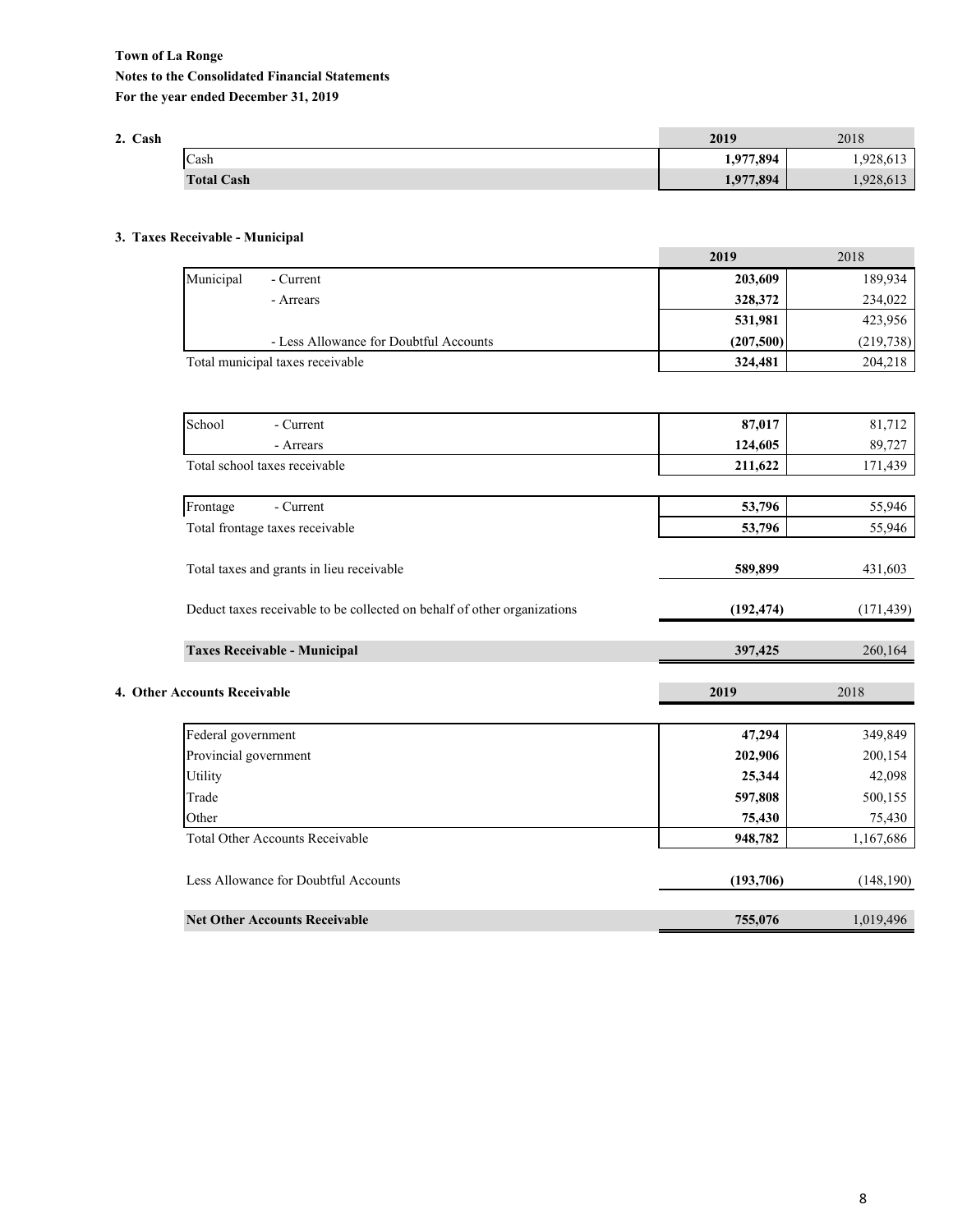# **Town of La Ronge Notes to the Consolidated Financial Statements For the year ended December 31, 2019**

| 5. Land for Resale            | 2019      | 2018      |
|-------------------------------|-----------|-----------|
|                               |           |           |
| Tax Title Property            | 71,861    | 71,861    |
| Net Tax Title Property        | 71,861    | 71,861    |
|                               |           |           |
| Other Land                    | 350,357   | 350,357   |
| Net Other Land                | 350,357   | 350,357   |
|                               |           |           |
| <b>Total Land for Resale</b>  | 422,218   | 422,218   |
|                               |           |           |
| <b>6. Investments</b>         | 2019      | 2018      |
| Conexus term deposits         | 8,812,999 | 9,155,961 |
| Conexus non-redeemable equity | 3,254     | 3,616     |
|                               | 8,816,253 | 9,159,577 |

Investments consist of term deposits with interest rates of 1.80% - 2.45%, maturing from January 2020 -November 2021.

#### **7. Deferred Revenue 2019** 2018

| Opening deferred gas tax revenue                                      |         | -       |
|-----------------------------------------------------------------------|---------|---------|
| Grant distributions                                                   | 253,751 |         |
| Ending deferred gas tax revenue                                       | 253,751 |         |
| <b>Other Deferred Revenue</b><br>Water utility and developer deposits | 77,952  | 67,310  |
|                                                                       |         |         |
|                                                                       |         |         |
|                                                                       | 40,962  | 47,833  |
|                                                                       | 157,187 | 87,581  |
| Total other deferred revenue                                          | 276,101 | 202,724 |
| Prepaid taxes<br>Prepaid water utility accounts                       |         |         |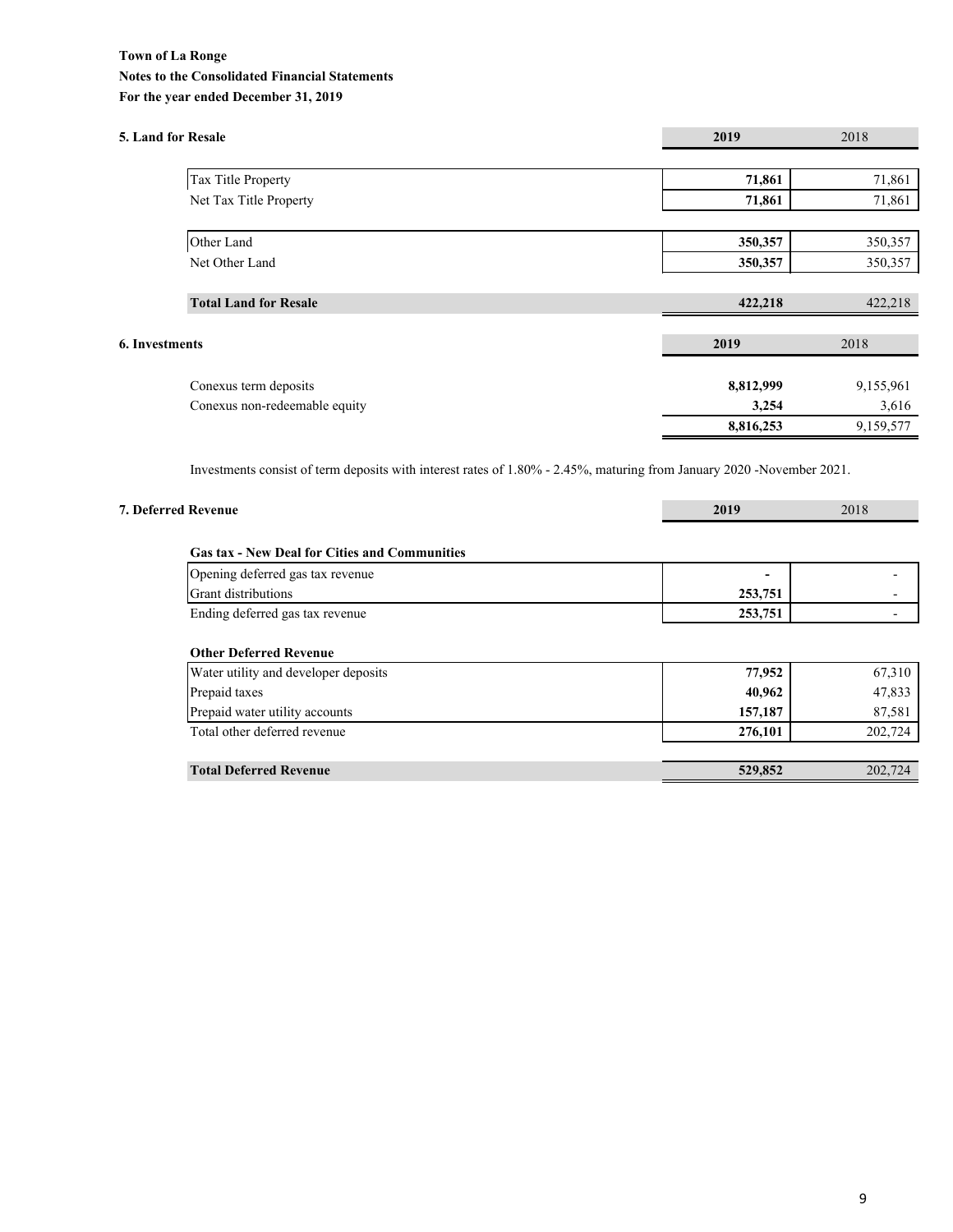#### **8. Accrued landfill liability**

The Corporation has recorded \$565,801 (\$555,868 in 2018) in accrued landfill costs for the estimated closure and post closure care expenditures of \$595,519. The estimated liability for these expenditures is recognized as the landfill's site capacity is used and the reported liability represents the portion of the estimated total expenditures recognized as at December 31, 2019, based on the cumulative capacity used at that date, compared to the total estimated landfill capacity up to the date of decommissioning. Estimated total expenditures represent management's estimate of the sum of the discounted future cash flows for closure and postclosure care activities discounted at an average rate of 2%.

Landfill closure and post-closure care requirements have been defined in accordance with the Saskatchewan Environmental Management and Protection Act and include final covering and landscaping of the landfill, ongoing environmental monitoring and maintenance. The future events may result in significant changes to the estimated total expenditures, capacity used or total capacity and the estimated liability and would be recognized prospectively, as a change in estimate, when applicable.

The estimated remaining capacity of the landfill is 7% of its total estimated capacity and its estimated remaining life is 4 years, after which the period of post closure care is estimated to be 20 years. These expectations are reviewed on an annual basis.

#### **9. Debt Due on Demand**

The Town has an authorized line of credit of \$250,000 with Conexus Credit Union. Interest is at prime (3.95% at December 31, 2019) and the line of credit is secured by an assignment of grants and receivables. As at December 31, 2019 \$nil (2018 - \$nil) was drawn.

#### **10. Long-term Debt**

the preceding year (Municipalities Act section 161) a) The debt limit of the Town is \$3,630,350. The debt limit for a Town is the total amount of the Town's own source revenues for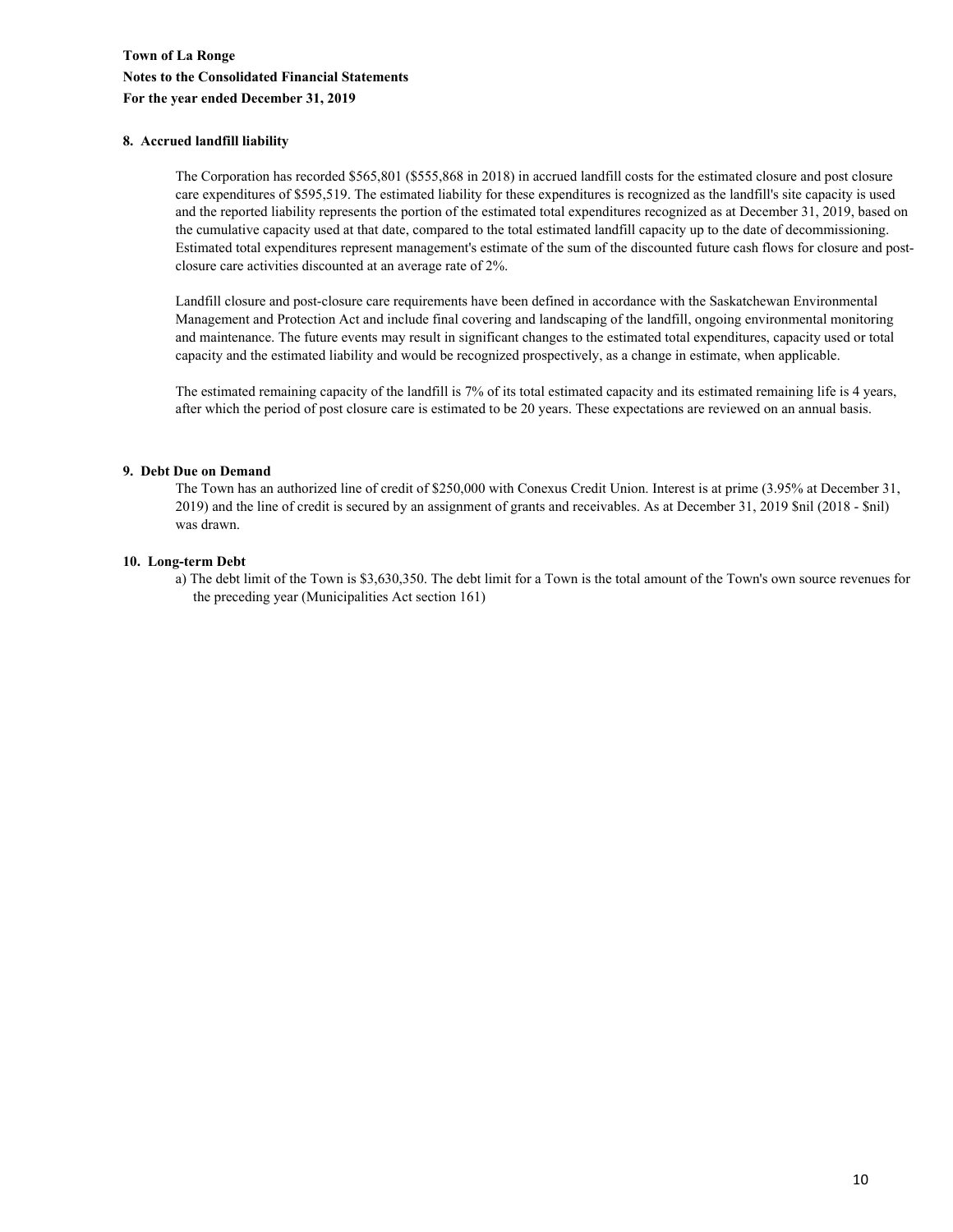## **Town of La Ronge Notes to the Consolidated Financial Statements For the year ended December 31, 2019**

#### **11. Commitments and subsequent events**

- a) The Town has committed to a Fire Protection Services Agreement with the Northern Village of Air Ronge and the Lac La Ronge Indian Band. Each community has appointed two representatives to the Board of the joint entity and the Board has the authority to charge fees to the communities. The Northern Village of Air Ronge and the Lac La Ronge Indian Band have agreed to pay the Town their share, based on the per capita share set out in the agreement, of the fire department's operating expenses. The Town's per capita share is 43.24%. The agreement is in effect from January 1, 2007 to December 31, 2032. Upon withdrawal, the withdrawing party is entitled to receive a refund of its share (in cash) of the depreciated value of the capital assets as well as their share of the unspent capital fire equipment replacement reserve.
- b) The Town of La Ronge, the Northern Village of Air Ronge and the Lac La Ronge Indian Band all have agreed to contribute funds to the Lac La Ronge Regional Water Corporation (the "LLRRWC") through cost sharing. Beginning October 1, 2010 administrative and operating expense sharing changed to the Town of La Ronge 43.24%, the Northern Village of Air Ronge 16.44% and the Lac La Ronge Indian Band 40.32%. Operational, administrative and operating expenses will be evaluated every Canada census year according to population ratios.

Lease/ownership agreements and easements are in progress for the water treatment plant, the land area surrounding the water treatment plant, and utilities associated with the water treatment plant in the Town of La Ronge and the water treatment plant and associated land of the Northern Village of Air Ronge.

The following represents the financial position and results of operations of the Lac La Ronge Regional Water Corporation as at and for year ended December 31, 2019:

|                                  | 2019       | 2018         |
|----------------------------------|------------|--------------|
|                                  |            |              |
| Assets                           |            |              |
| Cash                             | 1,592,521  | 1,320,016    |
| Other accounts receivable        | 23,083     | 67,675       |
| Total financial assets           | 1,615,604  | 1,387,691    |
| Liabilities                      |            |              |
| Accounts payable                 | 61,857     | 52,419       |
| <b>Total liabilities</b>         | 61,857     | 52,419       |
| Net financial assets             | 1,553,747  | 1,335,272    |
| Non-financial assets             |            |              |
| Tangible capital assets          | 10,979,578 | 11,735,570   |
| Prepayments and deferred charges | 46,054     | 44,939       |
|                                  | 11,025,632 | 11,780,509   |
| Accumulated surplus              | 12,579,379 | 13, 115, 781 |
| Revenue                          | 994,085    | 975,846      |
| Expenditures                     | 1,530,487  | 1,578,512    |
| Change in surplus                | (536, 402) | (602, 666)   |

c) The Town of La Ronge, the Northern Village of Air Ronge, Lac La Ronge Indian Band, Northern Revenue Sharing Trust and Saskatchewan Ministry of Parks, Culture & Sport all have agreed to contribute funds to the Lac La Ronge Regional Waste Management Corporation (the "Waste Management") through cost sharing. The operating expense sharing changed to the Town of La Ronge 41.39%, the Northern Village of Air Ronge 15.47%, Lac La Ronge Indian Band 37.61%, Northern Revenue Sharing Trust (4.17%) and Saskatchewan Ministry of Parks, Culture & Sport (1.36%). Operational, administrative and operating expenses will be evaluated every Canada census year according to population ratios.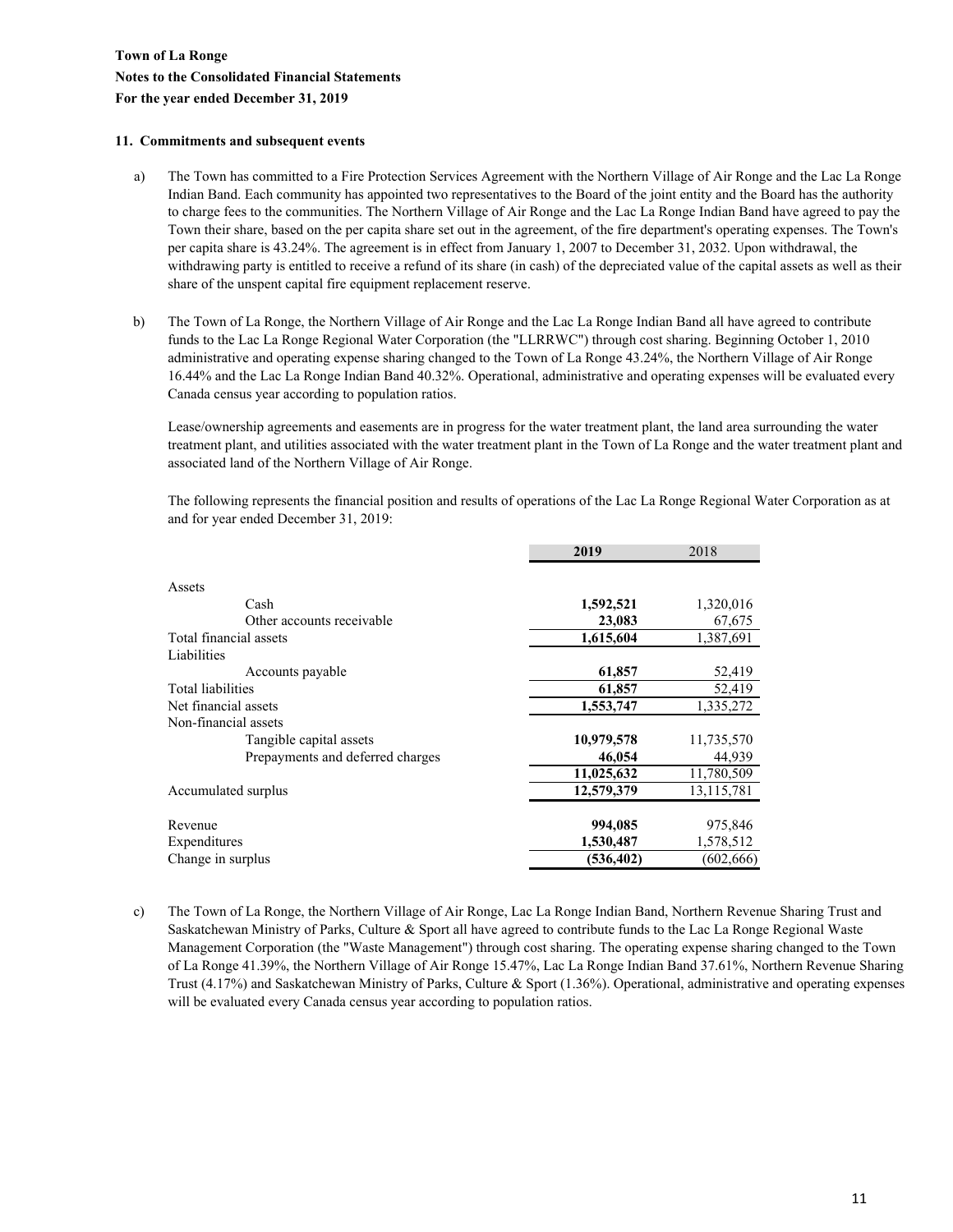#### **11. Commitments and subsequent events - continued**

The following represents the financial position and results of operations of the Lac La Ronge Regional Waste Management Corporation as at and for year ended December 31, 2019:

|                          | 2019          | 2018          |
|--------------------------|---------------|---------------|
|                          |               |               |
| Assets                   |               |               |
| Cash                     | 185,884       | 254,400       |
| Accounts receivable      | 21,598        | 21,307        |
| Total financial assets   | 207,482       | 275,707       |
| Liabilities              |               |               |
| Accounts payable         | 21,365        | 144,113       |
| Landfill liability       | 1,367,000     | 1,343,000     |
| <b>Total liabilities</b> | 1,388,365     | 1,487,113     |
| Net financial assets     | (1, 180, 883) | (1,211,406)   |
| Non-financial assets     |               |               |
| Tangible capital assets  | 469,459       | 55,914        |
| Prepaid expenses         | 267           |               |
|                          | 469,726       | 55,914        |
| Accumulated surplus      | (711, 157)    | (1, 155, 492) |
|                          |               |               |
| Revenue                  | 1,122,066     | 598,866       |
| Expenditures             | 677,731       | 677,071       |
| Change in surplus        | 444,335       | (78,205)      |

- d) The Town has committed to the cost sharing of the total project costs to upgrade and purchase generators for the lift stations with a total estimated cost of \$4,672,128. The Town will be responsible for 1/12 of the estimated cost, equaling \$311,335. Total costs incurred to December 31, 2019 are \$4,672,128 (2018 - \$3,621,098) of which \$311,335 (2018 - \$301,758) was paid by the Town as at December 31, 2019. An additional project cost of \$390,000 was added to the project in 2019. This cost was 100% paid by the Town.
- e) On March 11, 2020 the World Health Organization characterized the outbreak of a strain of the novel coronavirus (COVID-19) as a pandemic which has resulted in a series of public health and emergency measures that have been put in place to combat the spread of the virus. These public health and emergency measures resulted in an economic slowdown, restrictions on public gatherings and activities. The duration and impact of COVID-19 is unknown. Potential impacts include loss of revenue, supply chain disruption, challenges associated with a remote or unavailable workforce, and increased labor and supply cost related to prevention measures.

#### **12. Deferred Loss**

In 2011, the Town transferred tangible capital assets with a net carrying amount of \$2,268,412 to LLRRWC for nominal proceeds. The Town's 22.27% share of the asset amounts to \$505,174 and the amount was eliminated against the investment in capital assets belonging to LLRRWC. The remaining 77.73% of the carrying amount resulted in a deferred loss which is being amortized over the useful life of the capital assets that were contributed. The amount of the loss recognized in 2019 was \$92,496 (2018 - \$92,496).

#### **13. Budget Figures**

The budgeted figures were approved by the Mayor and Council on June 26, 2019.

#### **14. Comparative Figures**

Prior year comparative figures have been restated to conform to the current year's presentation.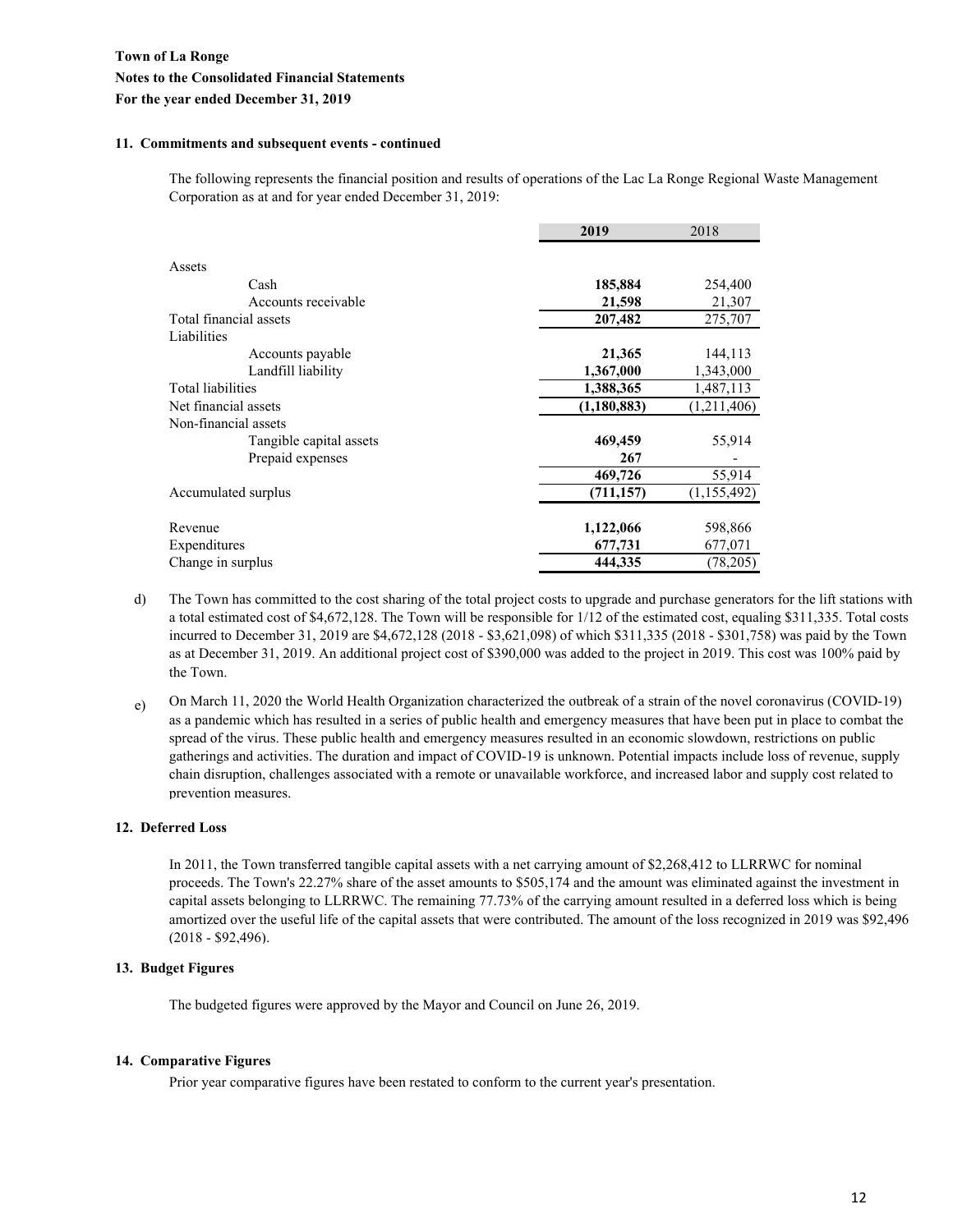|                    |                                             | 2019 Budget | 2019      | 2018        |
|--------------------|---------------------------------------------|-------------|-----------|-------------|
| <b>TAXES</b>       |                                             |             |           |             |
|                    | General municipal tax levy                  | 2,041,862   | 2,078,508 | 2,092,962   |
|                    | Abatements and adjustments                  | 10,000      | (20, 278) | 839         |
|                    | Discount on current year taxes              | (95,000)    | (87,308)  | (94, 422)   |
|                    | <b>Net Municipal Taxes</b>                  | 1,956,862   | 1,970,922 | 1,999,379   |
|                    | Trailer license fees                        | 7,000       | 5,705     | 5,919       |
|                    | Penalties on tax arrears                    | 42,000      | 41,985    | 41,221      |
| <b>Total Taxes</b> |                                             | 2,005,862   | 2,018,612 | 2,046,519   |
|                    |                                             |             |           |             |
|                    | UNCONDITIONAL GRANTS                        |             |           |             |
|                    | Equalization (Revenue Sharing)              | 1,675,000   | 1,675,578 | 1,583,909   |
|                    | <b>Total Unconditional Grants</b>           | 1,675,000   | 1,675,578 | 1,583,909   |
|                    |                                             |             |           |             |
|                    | <b>GRANTS IN LIEU OF TAXES</b>              |             |           |             |
| Federal            |                                             | $\sim$      | 18,040    | 21,228      |
| Provincial         | Other                                       |             |           |             |
|                    |                                             | 125,000     | 147,396   | 194,310     |
|                    | <b>Other Government Transfers</b>           |             |           |             |
|                    | S.P.C. Surcharge                            |             | 201,663   | 204,590     |
|                    | Sask Energy Surcharge                       | 59,000      | 31,363    | 9,481       |
|                    | Other                                       |             | 389,116   | 81,741      |
|                    | <b>Total Grants in Lieu of Taxes</b>        | 184,000     | 787,578   | 511,350     |
|                    |                                             |             |           |             |
|                    | TOTAL TAXES AND OTHER UNCONDITIONAL REVENUE | 3,864,862   | 4,481,768 | 4, 141, 778 |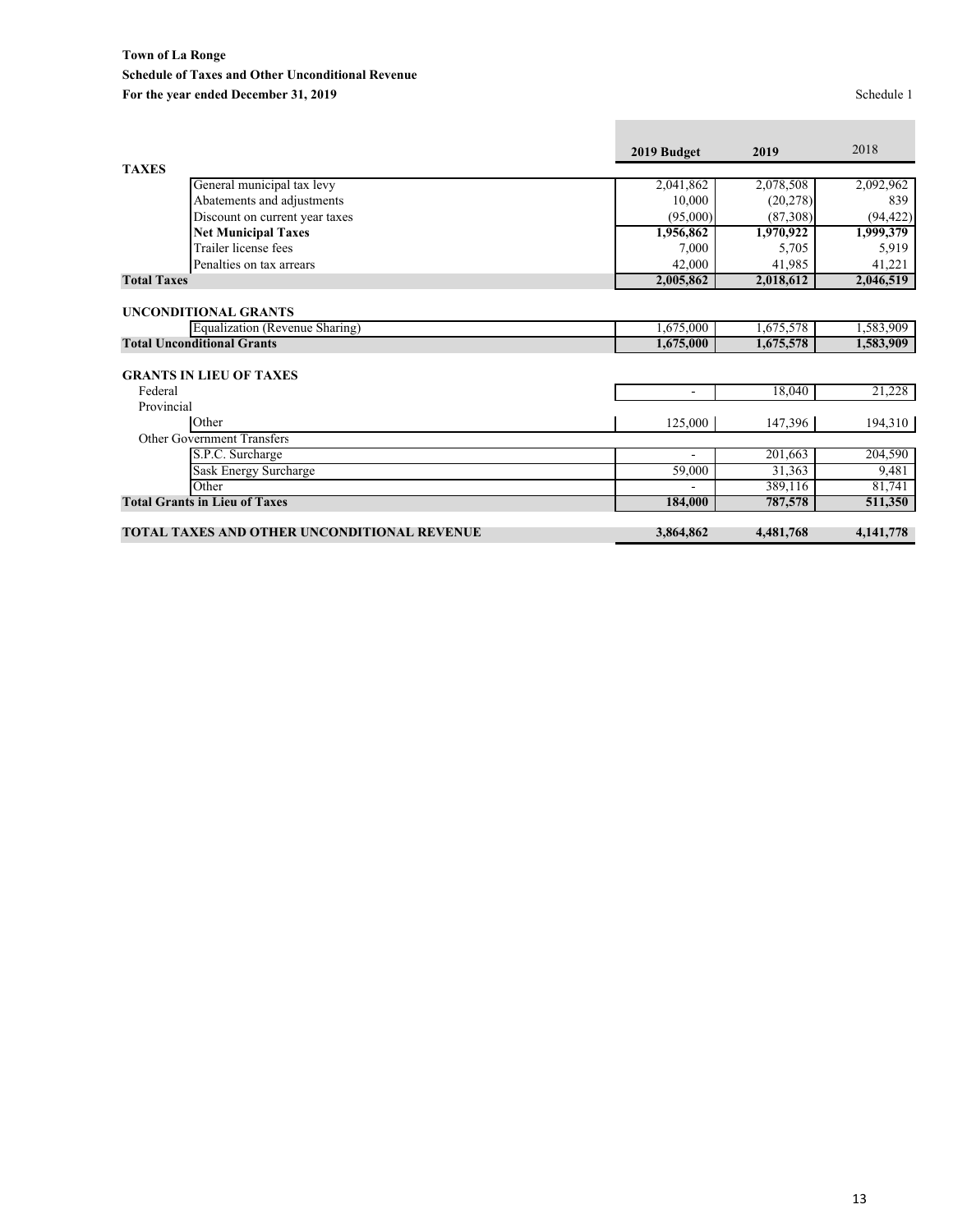**2019 Budget 2019** 2018 **GENERAL GOVERNMENT SERVICES Operating** Other Segmented Revenue Fees and Charges - Other (rentals, permits) 4,115 5,141 4,422<br>d Charges 4,115 5,141 4,422 Total Fees and Charges 5,000 60,000 13,949 112,000 106,000 203,108 100,918<br>14,800 79,046 79,263 - Tangible capital asset sales - gain (loss) - Land sales - gain - Investment income and commissions - Other 29,263 14,800 79,046 79,263 Total Other Segmented Revenue 301,603 301,244 301,603

#### **Total Operating 301,603** 301,603 301,603

**Total Capital** - - - **Total General Government Services** 301,603 **184,915** 301,244 301,603

# **PROTECTIVE SERVICES**

**Operating**

| $\sim$ $\sim$ $\sim$ $\sim$ $\sim$ $\sim$ |                                  |         |         |         |
|-------------------------------------------|----------------------------------|---------|---------|---------|
|                                           | Other Segmented Revenue          |         |         |         |
|                                           | Fees and Charges                 |         |         |         |
|                                           | - Other                          | 92,300  | 19,329  | 109,172 |
|                                           | Total Fees and Charges           | 92,300  | 19,329  | 109,172 |
|                                           | Total Other Segmented Revenue    | 92,300  | 19,329  | 109,172 |
|                                           | <b>Conditional Grants</b>        |         |         |         |
|                                           | - Local government               | 403,111 | 7.397   |         |
|                                           | - Other                          |         | 381,613 | 344,810 |
|                                           | <b>Total Conditional Grants</b>  | 403,111 | 389,010 | 344,810 |
| <b>Total Operating</b>                    |                                  | 495,411 | 408,339 | 453,982 |
| <b>Total Capital</b>                      |                                  |         |         |         |
|                                           | <b>Total Protective Services</b> | 495,411 | 408,339 | 453,982 |
|                                           |                                  |         |         |         |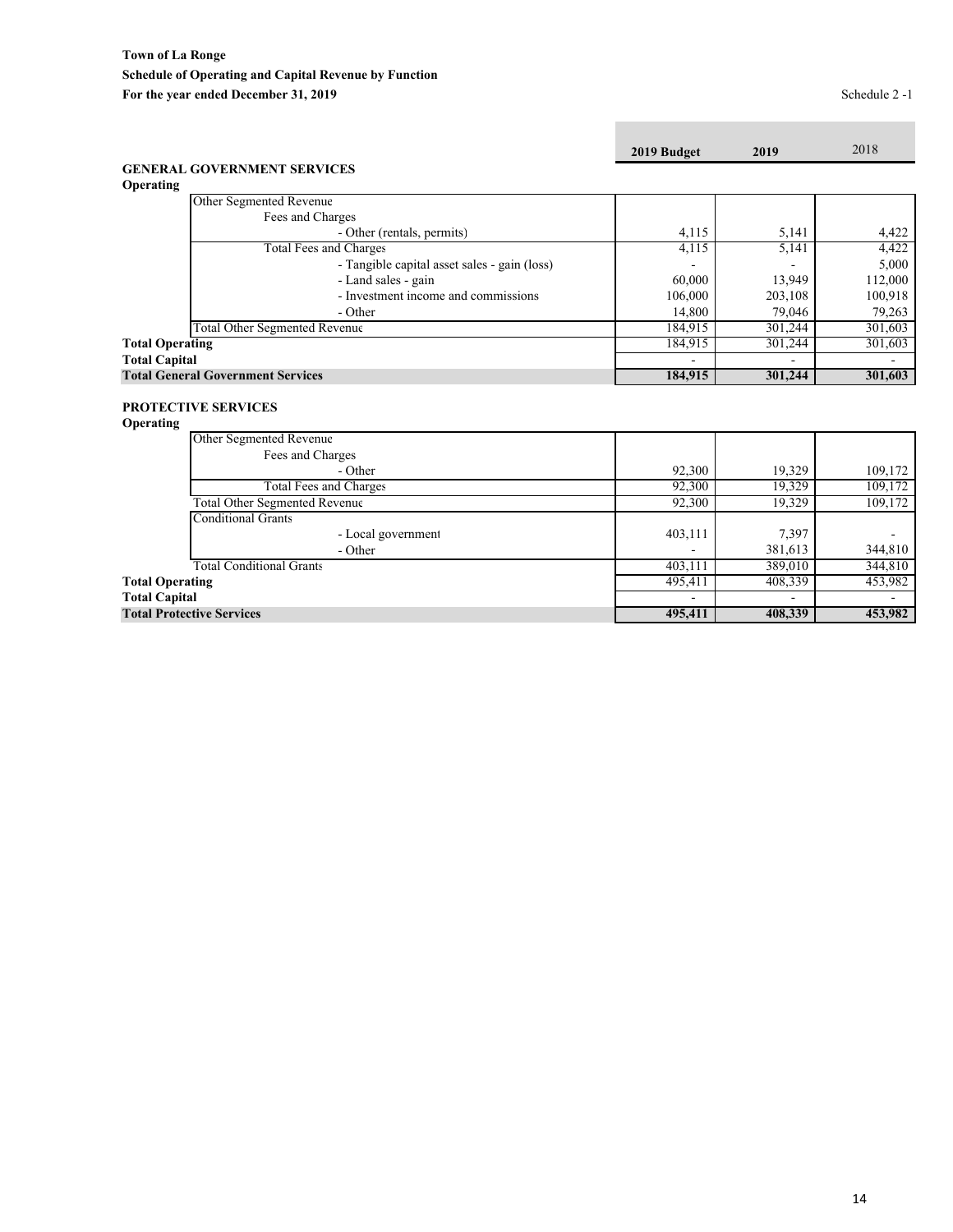| <b>TRANSPORTATION SERVICES</b>                    | 2019 Budget | 2019                     | 2018    |
|---------------------------------------------------|-------------|--------------------------|---------|
| Operating                                         |             |                          |         |
| Other Segmented Revenue                           |             |                          |         |
| Fees and Charges                                  |             |                          |         |
| - Custom work                                     | 9,000       | 15,430                   | 9,653   |
| - Sales of supplies                               | 300         | 2,336                    | 1,118   |
| - Frontage                                        | 37,660      | 95,659                   | 23,962  |
| - Other (airport)                                 | 439,557     | 456,160                  | 414,679 |
| Total Fees and Charges                            | 486,517     | 569,585                  | 449,412 |
| Total Other Segmented Revenue                     | 486,517     | 569,585                  | 449,412 |
| <b>Total Conditional Grants</b>                   | ۰           | $\overline{\phantom{0}}$ |         |
| <b>Total Operating</b>                            | 486,517     | 569,585                  | 449,412 |
| Capital                                           |             |                          |         |
| <b>Conditional Grants</b>                         |             |                          |         |
| - Canada/Sask Municipal Rural Infrastructure Fund | ۰           | 1,172,507                | 300,981 |
| <b>Total Capital</b>                              | ۰           | 1,172,507                | 300,981 |
| <b>Total Transportation Services</b>              | 486,517     | 1,742,092                | 750,393 |

# **ENVIRONMENTAL AND PUBLIC HEALTH SERVICES**

**Operating**

| $\overline{\phantom{0}}$ | 294,809 | 588,928 |
|--------------------------|---------|---------|
| .000                     | 3,220   | 16,586  |
| 000                      | 298,029 | 605,514 |
| 1,000                    | 298,029 | 605,514 |
|                          |         |         |
| 4.000                    | 42,317  | 269,650 |
| 4,000                    | 42,317  | 269,650 |
| 5,000                    | 340,346 | 875,164 |
|                          |         |         |
|                          |         |         |
| 5,000                    | 340,346 | 875,164 |
|                          |         |         |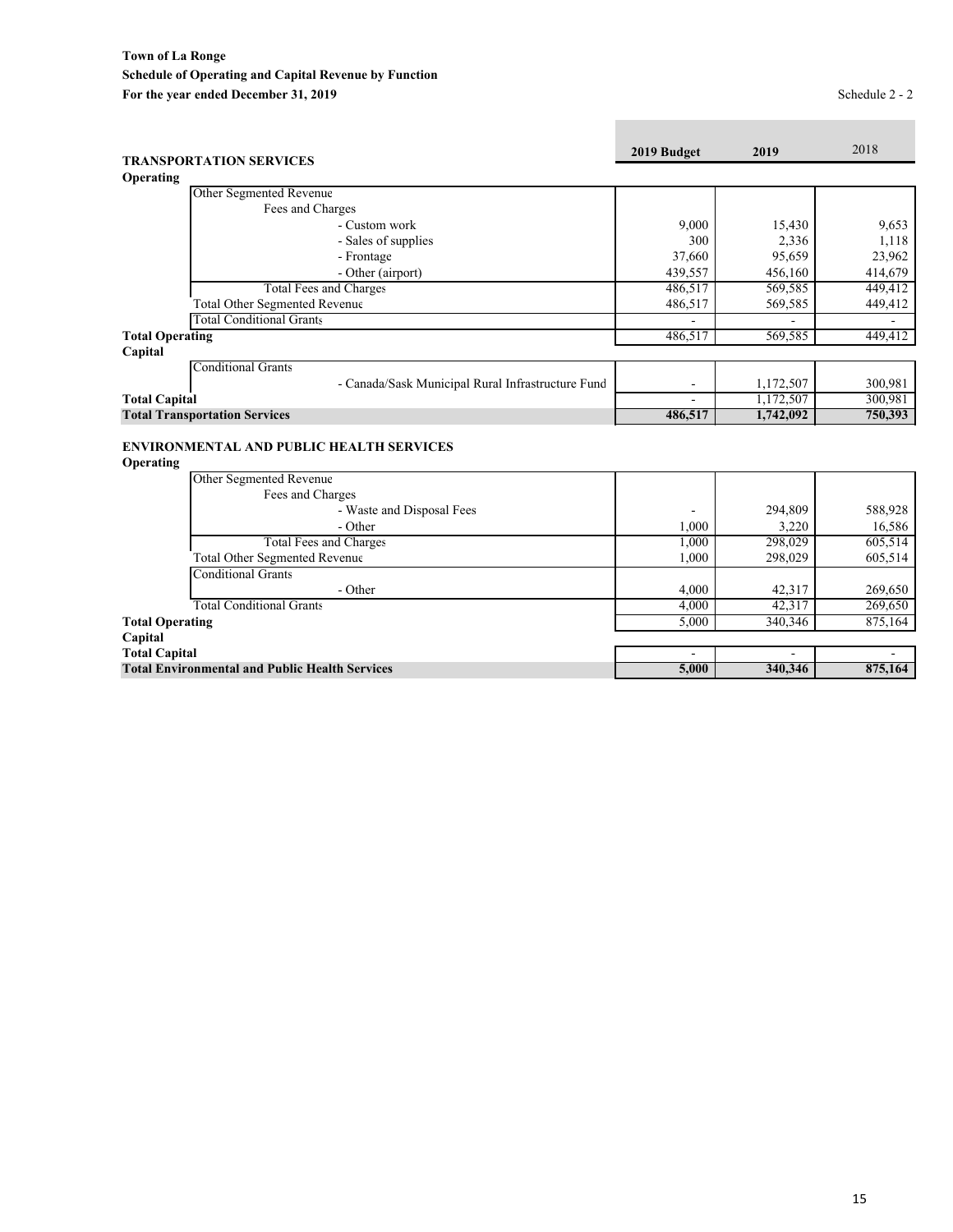|                                                | 2019 Budget | 2019    | 2018    |
|------------------------------------------------|-------------|---------|---------|
| PLANNING AND DEVELOPMENT SERVICES<br>Operating |             |         |         |
| Other Segmented Revenue                        |             |         |         |
| Fees and Charges                               |             |         |         |
| - Other                                        | 39,160      | 38,312  | 81,623  |
| <b>Total Fees and Charges</b>                  | 39,160      | 38,312  | 81,623  |
| <b>Total Planning and Development Services</b> | 39,160      | 38,312  | 81,623  |
|                                                |             |         |         |
|                                                |             |         |         |
| <b>RECREATION AND CULTURAL SERVICES</b>        |             |         |         |
| Operating                                      |             |         |         |
| Other Segmented Revenue                        |             |         |         |
| Fees and Charges                               |             |         |         |
| - Other                                        | 76,150      | 90,463  | 87,666  |
| Total Fees and Charges                         | 76,150      | 90,463  | 87,666  |
| Total Other Segmented Revenue                  | 76,150      | 90,463  | 87,666  |
| <b>Conditional Grants</b>                      |             |         |         |
| - Other                                        | 2,500       | 44,042  | 8,749   |
| <b>Total Conditional Grants</b>                | 2,500       | 44,042  | 8,749   |
| <b>Total Operating</b>                         | 78,650      | 134,505 | 96,415  |
| Capital                                        |             |         |         |
| <b>Conditional Grants</b>                      |             |         |         |
| - Other                                        | 65,257      | 39,970  | 69,727  |
| <b>Total Capital</b>                           | 65,257      | 39,970  | 69,727  |
| <b>Total Recreation and Cultural Services</b>  | 143,907     | 174,475 | 166,142 |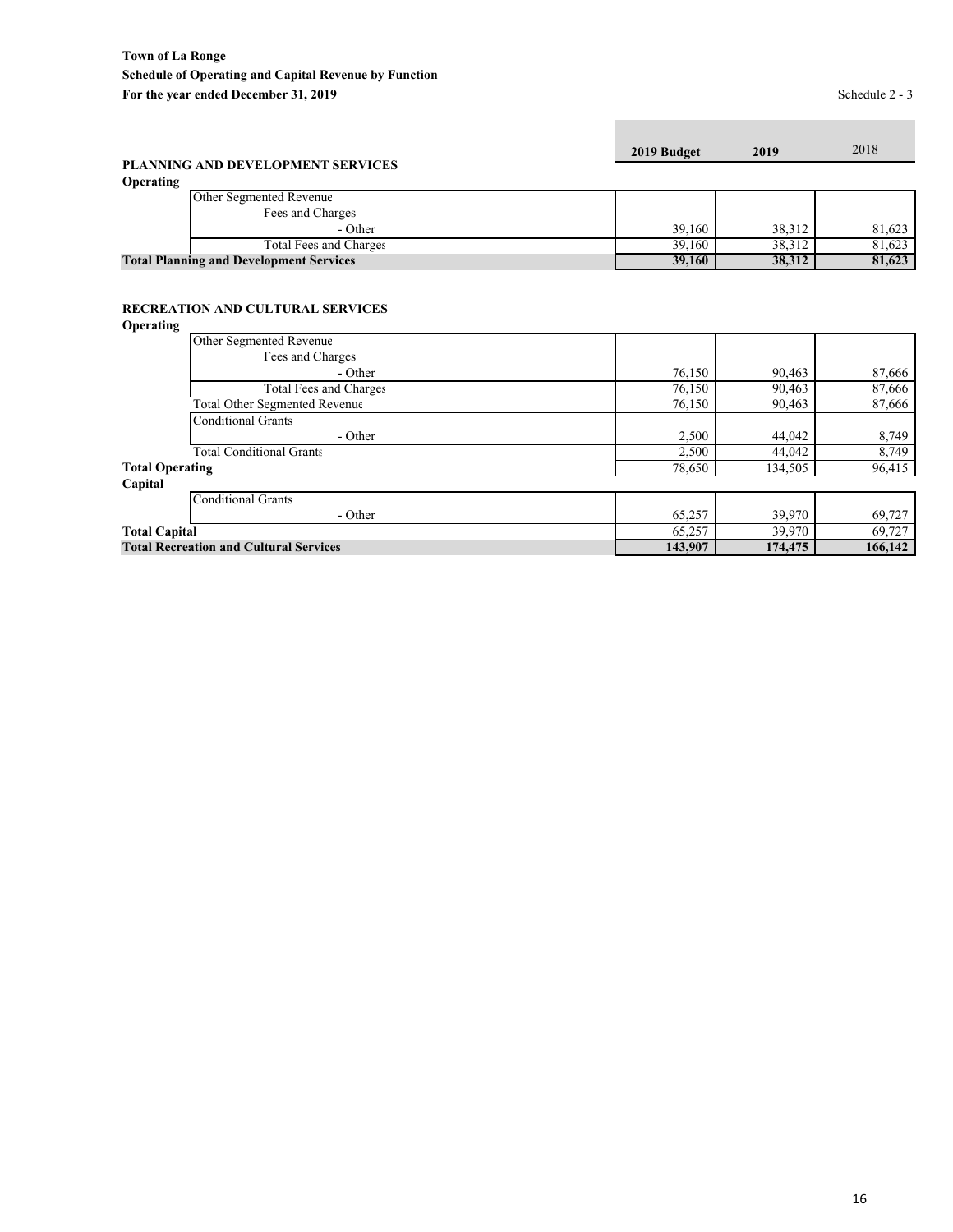|                                           | 2019 Budget | 2019      | 2018      |
|-------------------------------------------|-------------|-----------|-----------|
| <b>GENERAL GOVERNMENT SERVICES</b>        |             |           |           |
| Council remuneration, benefits and travel | 113,669     | 111,573   | 108,730   |
| Wages and benefits                        | 325,953     | 264,442   | 320,550   |
| Professional/Contractual services         | 242,450     | 288,285   | 287,679   |
| <b>Utilities</b>                          | 18,000      | 29,699    | 16,403    |
| Maintenance, materials and supplies       | 84,400      | 69,735    | 138,723   |
| Amortization                              |             | 25,353    | 61,018    |
| Interest                                  | 720         | 6,970     | 2,721     |
| Allowance for doubtful accounts           |             | 33,278    | 212,208   |
| Other                                     | 10,000      | 66,461    | 76,728    |
| <b>Total Government Services</b>          | 795,192     | 895,796   | 1,224,760 |
|                                           |             |           |           |
| PROTECTIVE SERVICES                       |             |           |           |
| <b>Police protection</b>                  |             |           |           |
| Wages and benefits                        | 24,500      | 102,472   | 65,722    |
| Professional/Contractual services         | 369,412     | 239,455   | 202,494   |
| <b>Utilities</b>                          | 8,000       | 2,249     | 6,149     |
| Maintenance, material and supplies        | 5,500       | 1.662     | 3,218     |
| <b>Fire protections</b>                   |             |           |           |
| Wages and benefits                        | 353,800     | 418,777   | 371,273   |
| Professional/Contractual services         | 103,700     | 91,366    | 83,446    |
| Utilities                                 | 20,500      | 18,662    | 17,821    |
| Maintenance, material and supplies        | 107,000     | 107,108   | 97,328    |
| Amortization                              |             | 23,193    | 58,100    |
| Other (animal control)                    | 30,000      | 32,148    | 15,000    |
| <b>Total Protective Services</b>          | 1,022,412   | 1,037,092 | 920,551   |
|                                           |             |           |           |
| <b>TRANSPORTATION SERVICES</b>            |             |           |           |
| Wages and benefits                        | 674,455     | 711,181   | 627,236   |
| Professional/Contractual Services         | 394,431     | 250,800   | 252,726   |
| <b>Utilities</b>                          | 146,062     | 156,668   | 158,962   |
| Maintenance, materials, and supplies      | 241,500     | 224,974   | 174,004   |
| Amortization                              |             | 209,055   | 495,838   |
| <b>Total Transportation Services</b>      | 1.456.448   | 1,552,678 | 1,708,766 |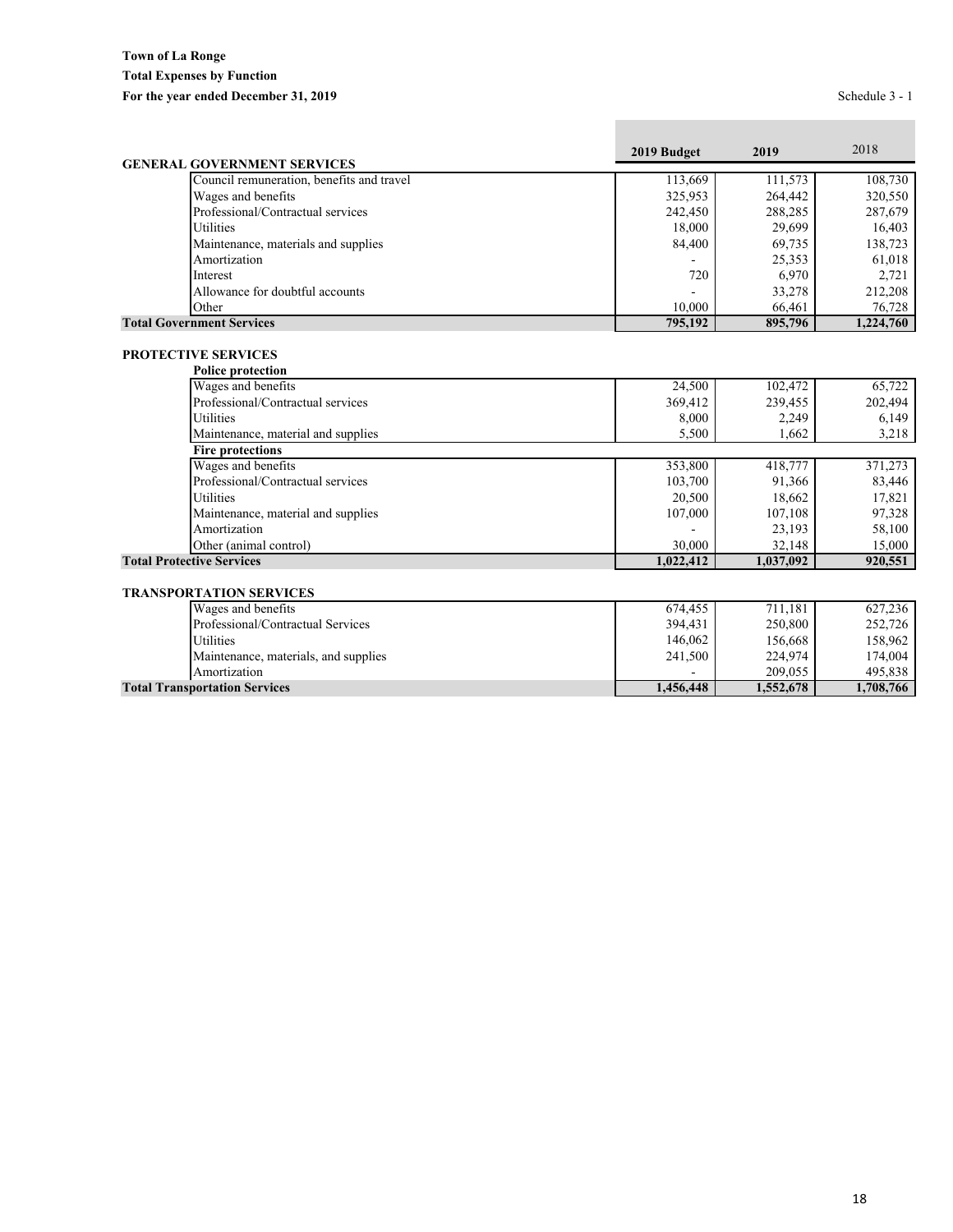| <b>UTILITY SERVICES</b>                                | 2019 Budget | 2019      | 2018      |
|--------------------------------------------------------|-------------|-----------|-----------|
| Operating                                              |             |           |           |
| Other Segmented Revenue                                |             |           |           |
| Fees and Charges                                       |             |           |           |
| - Water                                                | 647,000     | 652,152   | 654,371   |
| - Sewer                                                | 690,200     | 689,899   | 698,121   |
| - Other                                                | 9,650       | 23,324    | 12,931    |
| <b>Total Fees and Charges</b>                          | 1,346,850   | 1,365,375 | 1,365,423 |
| - Other                                                |             | (23)      | 6,947     |
| Total Other Segmented Revenue                          | 1,346,850   | 1,365,352 | 1,372,370 |
| <b>Total Conditional Grants</b>                        |             |           |           |
| <b>Total Operating</b>                                 | 1,346,850   | 1,365,352 | 1,372,370 |
| Capital                                                |             |           |           |
| <b>Conditional Grants</b>                              |             |           |           |
| - Sask Water Corp.                                     |             |           | 85,856    |
| - Other (cost sharing subsidy, regional water system)  |             | 705       | 398,649   |
| <b>Total Capital</b>                                   |             | 705       | 484,505   |
| <b>Total Utility Services</b>                          | 1,346,850   | 1,366,057 | 1,856,875 |
| <b>TOTAL OPERATING AND CAPITAL REVENUE BY FUNCTION</b> | 2,701,760   | 4,370,865 | 4,485,782 |
|                                                        |             |           |           |
| <b>SUMMARY</b>                                         |             |           |           |
| <b>Total Other Segmented Revenue</b>                   | 2,226,892   | 2,682,314 | 3,007,360 |
| <b>Total Conditional Grants</b>                        | 409,611     | 475,369   | 623,209   |
| Total Capital Grants and Contributions                 | 65,257      | 1,213,182 | 855,213   |
| <b>TOTAL OPERATING AND CAPITAL REVENUE BY FUNCTION</b> | 2,701,760   | 4,370,865 | 4,485,782 |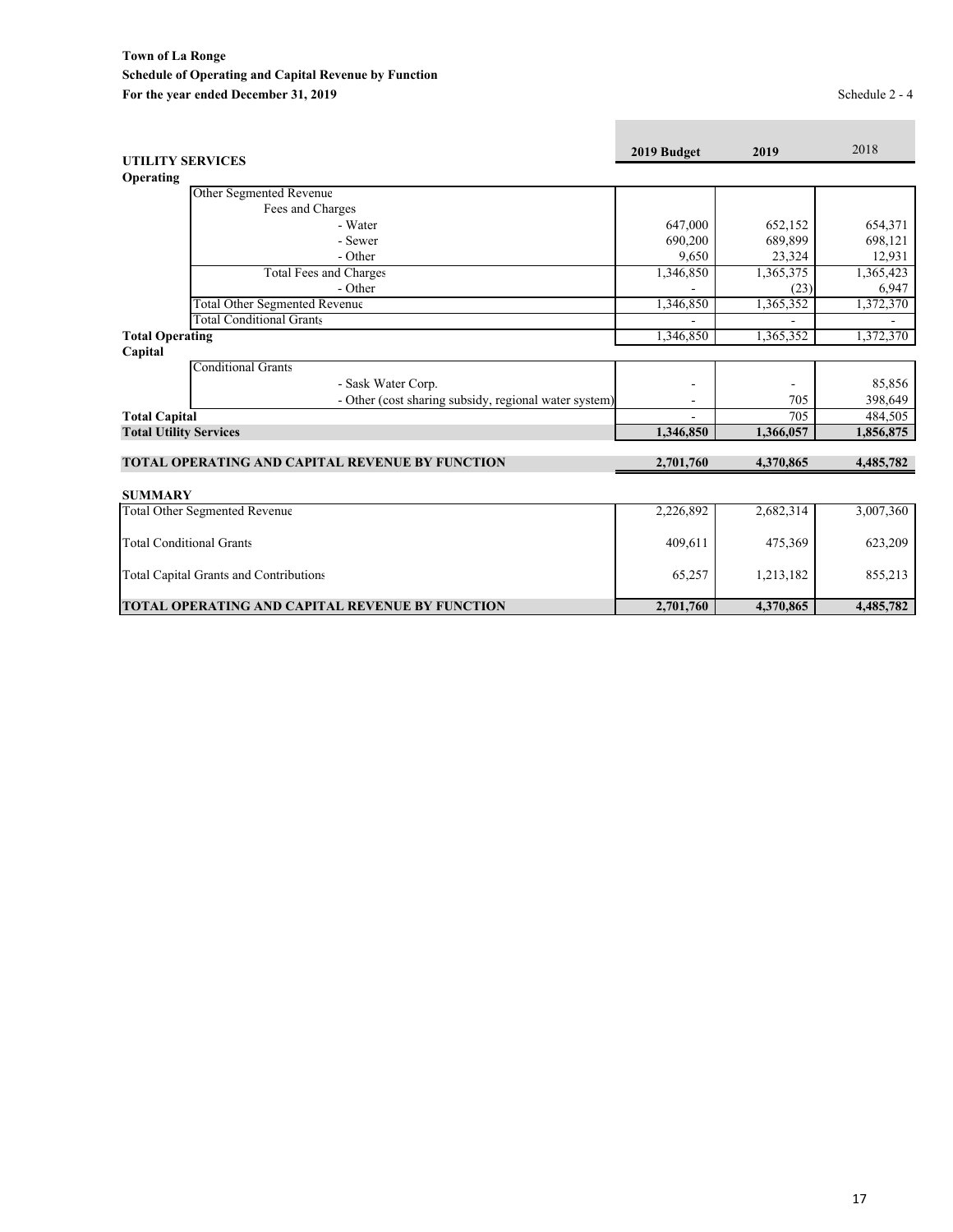|                                                       | 2019 Budget | 2019    | 2018    |
|-------------------------------------------------------|-------------|---------|---------|
| <b>ENVIRONMENTAL AND PUBLIC HEALTH SERVICES</b>       |             |         |         |
| Wages and benefits                                    | 60,150      | 160,389 | 580,894 |
| Professional/Contractual services                     | 215,080     | 11,467  | 8,010   |
| Maintenance, materials and supplies                   | 20,000      | 369,586 | 147,418 |
| Amortization                                          |             | 20,481  | 27,402  |
| Other                                                 | 34,000      | 32,624  | 34,549  |
| <b>Total Environmental and Public Health Services</b> | 329,230     | 594,547 | 798,273 |
|                                                       |             |         |         |
| <b>PLANNING AND DEVELOPMENT SERVICES</b>              |             |         |         |
| Wages and benefits                                    |             | 79,620  | 89,008  |
| Professional/Contractual Services                     | 63,304      | 30,658  | 120,479 |
| Grants and contributions - Operating                  | 122,500     | 125,000 | 115,081 |
| Other                                                 |             | 3,348   | 7,404   |
| <b>Total Planning and Development Services</b>        | 185,804     | 238,626 | 331,972 |
|                                                       |             |         |         |
| <b>RECREATION AND CULTURAL SERVICES</b>               |             |         |         |
| Wages and benefits                                    | 475,177     | 458,740 | 458,643 |
| Professional/Contractual services                     | 136,100     | 135,632 | 139,813 |
| Utilities                                             | 106,750     | 99,334  | 112,596 |
| Maintenance, materials and supplies                   | 316,800     | 55,198  | 68,998  |
| Grants and contributions - Operating                  | 7,000       | 4,300   | 5,000   |
| Amortization                                          |             | 42,265  | 95,146  |
| <b>Total Recreation and Cultural Services</b>         | 1,041,827   | 795,469 | 880,196 |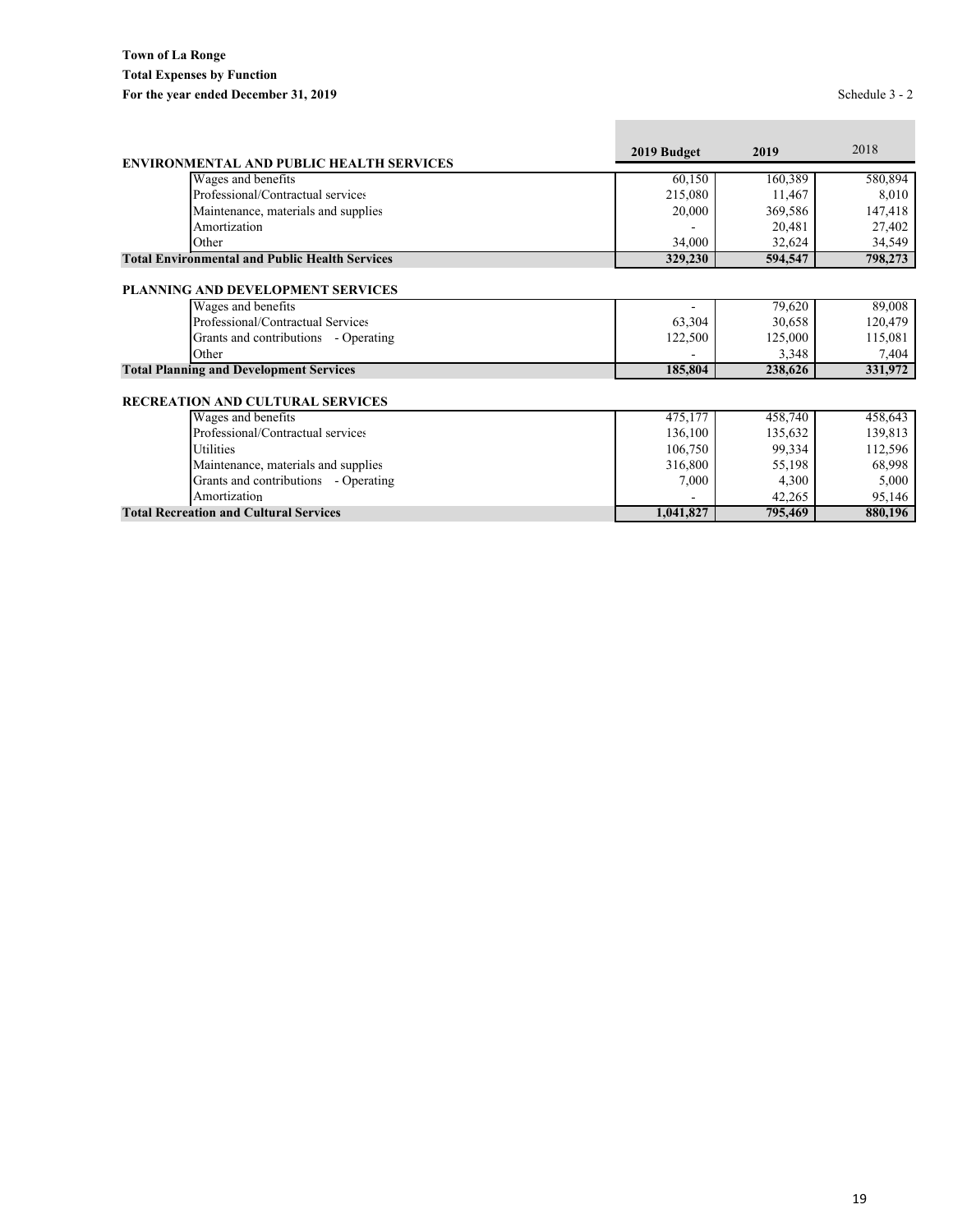|                                     | 2019 Budget    | 2019      | 2018      |
|-------------------------------------|----------------|-----------|-----------|
| <b>UTILITY SERVICES</b>             |                |           |           |
| Wages and benefits                  | 349,022        | 427.543   | 382,276   |
| Professional/Contractual services   | 563,175        | 757,101   | 450,812   |
| <b>Utilities</b>                    | 118,600        | 136,855   | 522,659   |
| Maintenance, materials and supplies | 165,000        | 110,025   | 199,475   |
| Amortization                        | $\overline{a}$ | 414,144   | 437,229   |
| Other (Amortization of loss - WTP)  | $\sim$         | 92.496    | 92,496    |
| <b>Total Utility Services</b>       | 1,195,797      | 1,938,164 | 2,084,947 |
|                                     |                |           |           |

| <b>TOTAL EXPENSES BY FUNCTION</b> | 6.026.710 | 7,052,372 | 7,949,465 |
|-----------------------------------|-----------|-----------|-----------|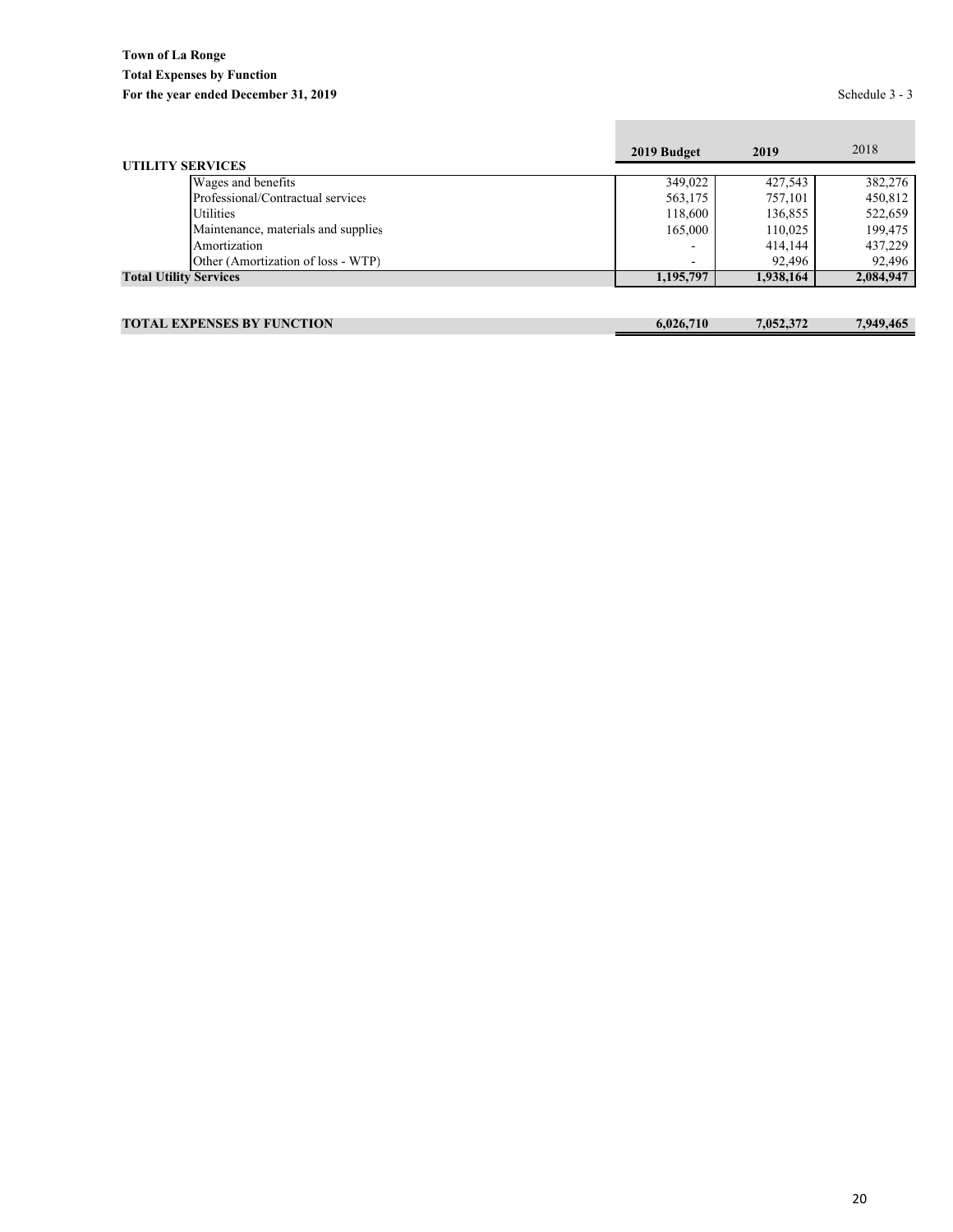# **Town of La Ronge Schedule of Segment Disclosure by Function (Current Year Budget)**

**For the year ended December 31, 2019** Schedule 4-1

|                                           | <b>General</b> | Protective      | Transportation  | Environmental &      | <b>Planning and</b> | <b>Recreation and</b> |                         |              |
|-------------------------------------------|----------------|-----------------|-----------------|----------------------|---------------------|-----------------------|-------------------------|--------------|
|                                           | Government     | <b>Services</b> | <b>Services</b> | <b>Public Health</b> | Development         | Culture               | <b>Utility Services</b> | <b>Total</b> |
| <b>Revenues (Schedule 2)</b>              |                |                 |                 |                      |                     |                       |                         |              |
| Land Sales - Gain                         | 60,000         |                 |                 |                      |                     |                       |                         | 60,000       |
| Investment Income and Commissions         | 106,000        |                 |                 |                      |                     |                       |                         | 106,000      |
| Other Revenues                            | 14,800         |                 |                 |                      |                     |                       |                         | 14,800       |
| Grants - Conditional                      |                | 403,111         |                 | 4,000                |                     | 2,500                 |                         | 409,611      |
| - Capital                                 |                |                 |                 |                      |                     | 65,257                |                         | 65,257       |
| <b>Total revenues</b>                     | 184,900        | 435,691         | 465,016         | 192,050              | 43,715              | 146,895               | 1,346,850               | 2,815,117    |
|                                           |                |                 |                 |                      |                     |                       |                         |              |
| <b>Expenses (Schedule 3)</b>              |                |                 |                 |                      |                     |                       |                         |              |
| Council Remuneration, Benefits and Travel | 113,669        |                 |                 |                      |                     |                       |                         | 113,669      |
| Wages & Benefits                          | 325,953        | 378,300         | 674,455         | 60,150               |                     | 475,177               | 349,022                 | 2,263,057    |
| Professional/Contractual Services         | 242,450        | 473,112         | 394,431         | 215,080              | 63,304              | 136,100               | 563,175                 | 2,087,652    |
| Utilities                                 | 18,000         | 28,500          | 146,062         |                      |                     | 106,750               | 118,600                 | 417,912      |
| Maintenance Materials and Supplies        | 84,400         | 112,500         | 241,500         | 20,000               |                     | 316,800               | 165,000                 | 940,200      |
| Grants and Contributions                  |                |                 |                 |                      | 122,500             | 7,000                 |                         | 129,500      |
| Interest                                  | 720            |                 |                 |                      |                     |                       |                         | 720          |
| Other                                     | 10,000         | 30,000          |                 | 34,000               |                     |                       |                         | 74,000       |
| <b>Total expenses</b>                     | 795,192        | 1,022,412       | 1,456,448       | 329,230              | 185,804             | 1,041,827             | 1,195,797               | 6,026,710    |
|                                           |                |                 |                 |                      |                     |                       |                         |              |
| <b>Surplus (Deficit) by Function</b>      | (610, 292)     | (586, 721)      | (991, 432)      | (137, 180)           | (142,089)           | (894, 932)            | 151,053                 | (3,211,593)  |
|                                           |                |                 |                 |                      |                     |                       |                         |              |

Taxation and other unconditional revenue (Schedule 1)

**Net Surplus (Deficit) 653,269** 

 $3,864,862$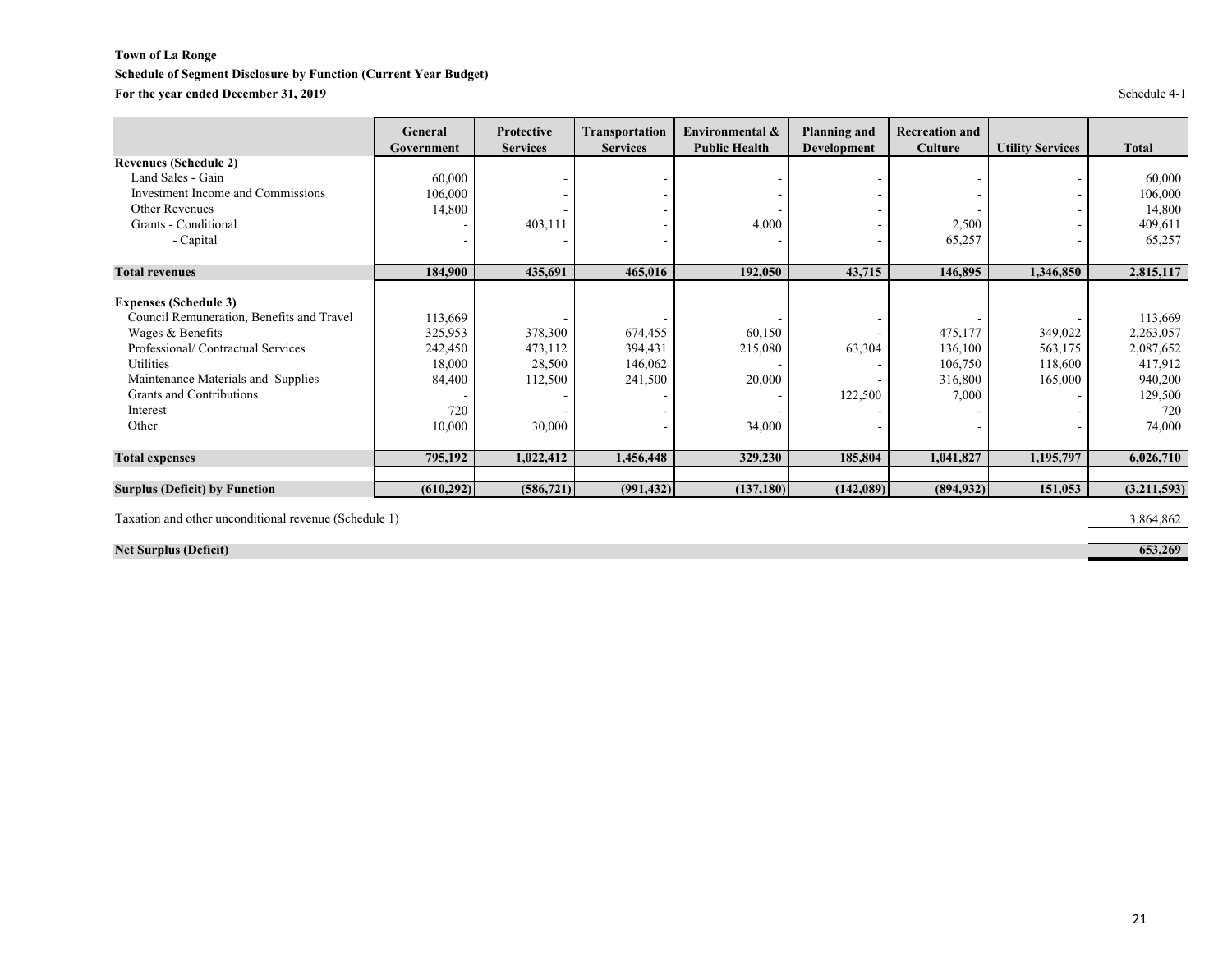## **Town of La Ronge Schedule of Segment Disclosure by Function (Current Year Actual)** For the year ended December 31, 2019<br>Schedule 4-2

|                                           | General    | <b>Protective</b> | <b>Transportation</b> | Environmental &      | <b>Planning and</b> | <b>Recreation and</b> |                         |              |
|-------------------------------------------|------------|-------------------|-----------------------|----------------------|---------------------|-----------------------|-------------------------|--------------|
| <b>Revenues (Schedule 2)</b>              | Government | <b>Services</b>   | <b>Services</b>       | <b>Public Health</b> | Development         | <b>Culture</b>        | <b>Utility Services</b> | <b>Total</b> |
| Fees and Charges                          |            |                   |                       |                      |                     |                       |                         |              |
|                                           | 5,141      | 19,329            | 569,585               | 298,029              | 38,312              | 90,463                | 1,365,375               | 2,386,234    |
| Tangible Capital Asset Sales - Gain       |            |                   |                       |                      |                     |                       |                         |              |
| Land Sales - Gain                         | 13,949     |                   |                       |                      |                     |                       |                         | 13,949       |
| Investment Income and Commissions         | 203,108    |                   |                       |                      |                     |                       |                         | 203,108      |
| Other Revenues                            | 79,046     |                   |                       |                      |                     |                       | (23)                    | 79,023       |
| Grants - Conditional                      |            | 389,010           |                       | 42,317               |                     | 44,042                |                         | 475,369      |
| - Capital                                 |            |                   | 1,172,507             |                      |                     | 39,970                | 705                     | 1,213,182    |
| <b>Total revenues</b>                     | 301,244    | 408,339           | 1,742,092             | 340,346              | 38,312              | 174,475               | 1,366,057               | 4,370,865    |
|                                           |            |                   |                       |                      |                     |                       |                         |              |
| <b>Expenses (Schedule 3)</b>              |            |                   |                       |                      |                     |                       |                         |              |
| Council Remuneration, Benefits and Travel | 111,573    |                   |                       |                      |                     |                       |                         | 111,573      |
| Wages & Benefits                          | 264,442    | 521,249           | 711,181               | 160,389              | 79,620              | 458,740               | 427,543                 | 2,623,164    |
| Professional/Contractual Services         | 288,285    | 330,821           | 250,800               | 11,467               | 30,658              | 135,632               | 757,101                 | 1,804,764    |
| Utilities                                 | 29,699     | 20,911            | 156,668               |                      |                     | 99,334                | 136,855                 | 443,467      |
| Maintenance Materials and Supplies        | 69,735     | 108,770           | 224,974               | 369,586              |                     | 55,198                | 110,025                 | 938,288      |
| Grants and Contributions                  |            |                   |                       |                      | 125,000             | 4,300                 |                         | 129,300      |
| Amortization                              | 25,353     | 23,193            | 209,055               | 20,481               |                     | 42,265                | 414,144                 | 734,491      |
| Interest                                  | 6,970      |                   |                       |                      |                     |                       |                         | 6,970        |
| Allowance for Uncollectible Amounts       | 33,278     |                   |                       |                      |                     |                       |                         | 33,278       |
| Other                                     | 66,461     | 32,148            |                       | 32,624               | 3,348               |                       | 92,496                  | 227,077      |
| <b>Total expenses</b>                     | 895,796    | 1,037,092         | 1,552,678             | 594,547              | 238,626             | 795,469               | 1,938,164               | 7,052,372    |
|                                           |            |                   |                       |                      |                     |                       |                         |              |
| <b>Surplus (Deficit) by Function</b>      | (594, 552) | (628, 753)        | 189,414               | (254, 201)           | (200, 314)          | (620, 994)            | (572, 107)              | (2,681,507)  |

Taxation and other unconditional revenue (Schedule 1)

**Net Surplus (Deficit) 1,800,261**

4,481,768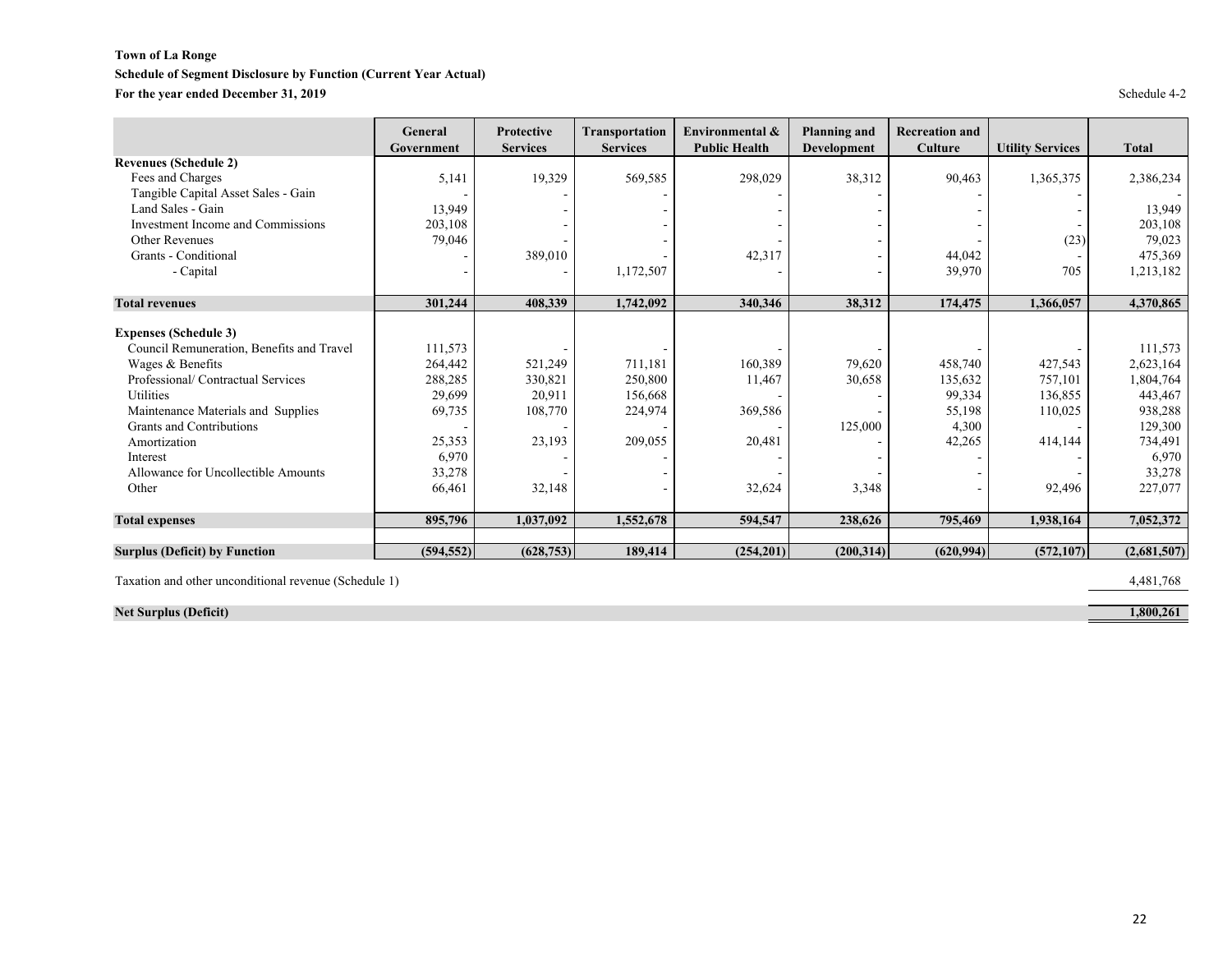#### **Town of La Ronge**

#### **Schedule of Segment Disclosure by Function (Prior Year Actual)**

For the year ended December 31, 2018

| Schedule 5 |  |
|------------|--|
|            |  |

|                                           | General<br>Government | <b>Protective</b><br><b>Services</b> | <b>Transportation</b><br><b>Services</b> | Environmental &<br><b>Public Health</b> | <b>Planning and</b><br>Development | <b>Recreation and</b><br><b>Culture</b> | <b>Utility Services</b> | <b>Total</b> |
|-------------------------------------------|-----------------------|--------------------------------------|------------------------------------------|-----------------------------------------|------------------------------------|-----------------------------------------|-------------------------|--------------|
| <b>Revenues (Schedule 2)</b>              |                       |                                      |                                          |                                         |                                    |                                         |                         |              |
| Fees and Charges                          | 4,422                 | 109,172                              | 449,412                                  | 605,514                                 | 81,623                             | 87,666                                  | 1,365,423               | 2,703,232    |
| Tangible Capital Asset Sales - Gain       | 5,000                 |                                      |                                          |                                         |                                    |                                         |                         | 5,000        |
| Land Sales - Gain                         | 112,000               |                                      |                                          |                                         | $\blacksquare$                     |                                         |                         | 112,000      |
| Investment Income and Commissions         | 100,918               |                                      |                                          |                                         |                                    |                                         |                         | 100,918      |
| Other Revenues                            | 79,344                |                                      |                                          |                                         |                                    |                                         | 6,947                   | 86,291       |
| Grants - Conditional                      |                       | 344,810                              |                                          | 269,650                                 |                                    | 8,749                                   |                         | 623,209      |
| - Capital                                 |                       |                                      | 300,981                                  |                                         |                                    | 69,727                                  | 484,505                 | 855,213      |
| <b>Total revenues</b>                     | 301.684               | 453,982                              | 750,393                                  | 875,164                                 | 81,623                             | 166,142                                 | 1.856.875               | 4,485,863    |
| <b>Expenses (Schedule 3)</b>              |                       |                                      |                                          |                                         |                                    |                                         |                         |              |
| Council Remuneration, Benefits and Travel | 108,730               |                                      |                                          |                                         |                                    |                                         |                         | 108,730      |
| Wages & Benefits                          | 320,550               | 436,995                              | 627,236                                  | 580,894                                 | 89,008                             | 458,643                                 | 382,276                 | 2,895,602    |
| Professional/Contractual Services         | 287,679               | 285,940                              | 252,726                                  | 8,010                                   | 120,479                            | 139,813                                 | 450,812                 | 1,545,459    |
| Utilities                                 | 16,403                | 23,970                               | 158,962                                  |                                         |                                    | 112,596                                 | 522,659                 | 834,590      |
| Maintenance Materials and Supplies        | 138,723               | 100,546                              | 174,004                                  | 147,418                                 |                                    | 68,998                                  | 199,475                 | 829,164      |
| Grants and Contributions                  |                       |                                      |                                          |                                         | 115,081                            | 5,000                                   |                         | 120,081      |
| Amortization                              | 61,018                | 58,100                               | 495,838                                  | 27,402                                  |                                    | 95,146                                  | 437,229                 | 1,174,733    |
| Interest                                  | 2,721                 |                                      |                                          |                                         |                                    |                                         |                         | 2,721        |
| Allowance for Uncollectible Amounts       | 212,208               |                                      |                                          |                                         |                                    |                                         |                         | 212,208      |
| Other                                     | 76,728                | 15,000                               |                                          | 34,549                                  | 7,404                              |                                         | 92,496                  | 226,177      |
| <b>Total expenses</b>                     | 1,224,760             | 920,551                              | 1,708,766                                | 798,273                                 | 331,972                            | 880,196                                 | 2,084,947               | 7,949,465    |
|                                           |                       |                                      |                                          | 76.891                                  |                                    |                                         |                         |              |
| <b>Surplus (Deficit) by Function</b>      | (923, 076)            | (466, 569)                           | (958, 373)                               |                                         | (250, 349)                         | (714, 054)                              | (228,072)               | (3,463,602)  |

Taxation and other unconditional revenue (Schedule 1)

**Net Surplus (Deficit) 678,176**

 $^{4,141,778}$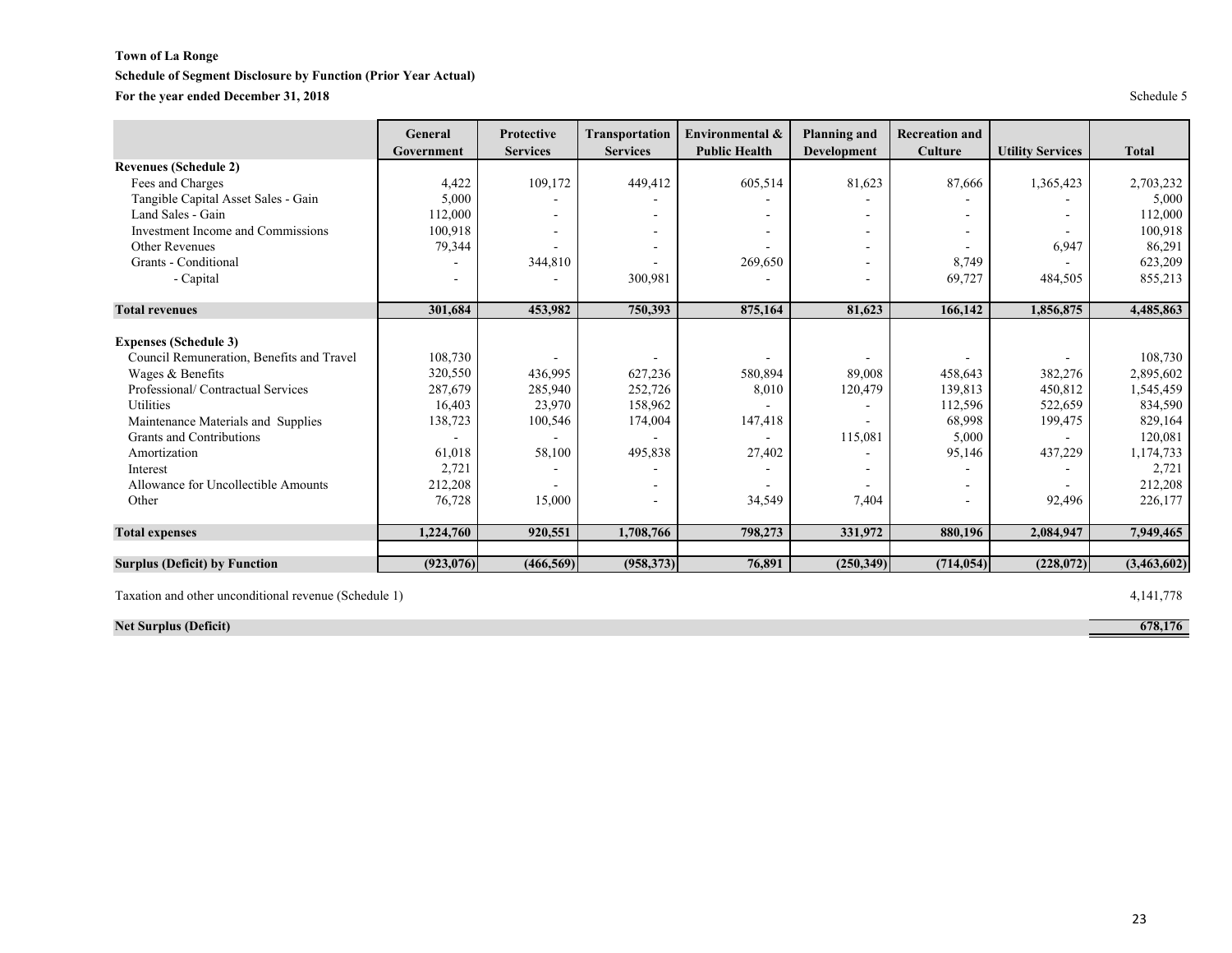# **Town of La Ronge**

# **Schedule of Tangible Capital Assets by Object**

For the year ended December 31, 2019 Schedule 6

|                                                                                                                                                     |           |                      |                                   | 2019              |                                  |                      |                                     |                                     | 2018                    |
|-----------------------------------------------------------------------------------------------------------------------------------------------------|-----------|----------------------|-----------------------------------|-------------------|----------------------------------|----------------------|-------------------------------------|-------------------------------------|-------------------------|
|                                                                                                                                                     |           |                      |                                   |                   |                                  | Infrastructure       | General/                            |                                     |                         |
|                                                                                                                                                     |           |                      | <b>General Assets</b>             |                   |                                  | <b>Assets</b>        | Infrastructure                      |                                     |                         |
|                                                                                                                                                     | Land      | Land<br>Improvements | <b>Buildings</b>                  | <b>Vehicles</b>   | Machinery &<br>Equipment         | <b>Linear Assets</b> | <b>Assets Under</b><br>Construction | <b>Total</b>                        | <b>Total</b>            |
| Asset cost                                                                                                                                          |           |                      |                                   |                   |                                  |                      |                                     |                                     |                         |
| Opening Asset cost                                                                                                                                  | 1,545,341 | 1,885,245            | 10,961,672                        | 1,008,268         | 13, 113, 132                     | 11,250,681           | 4,002,196                           | 43,766,535                          | 42,739,358              |
| Additions during the year                                                                                                                           |           | 30,391               | 135,369                           |                   | 467,853                          | 3,714                | 2,669,994                           | 3,307,321                           | 1,027,177               |
| Disposals and write-downs during the year                                                                                                           |           |                      | (266, 395)                        |                   | (56,093)                         |                      |                                     | (322, 488)                          |                         |
| Transfers (from) assets under construction                                                                                                          |           | 7,307                | 23,351                            |                   | 25,353                           | 3,796,021            | (3,852,032)                         |                                     |                         |
| <b>Closing Asset Cost</b>                                                                                                                           | 1,545,341 | 1,922,943            | 10,853,997                        | 1,008,268         | 13,550,245                       | 15,050,416           | 2,820,158                           | 46,751,368                          | 43,766,535              |
| <b>Accumulated Amortization Cost</b><br>Open Accumulated Amortization Cost<br>Add: Amortization taken<br>Less: Accumulated Amortization on disposal |           | 910,888<br>49,660    | 6,468,012<br>173,559<br>(266,395) | 731,852<br>27,642 | 9,039,102<br>292,465<br>(56,093) | 7,090,105<br>191,165 |                                     | 24,239,959<br>734,491<br>(322, 488) | 23,065,226<br>1,174,733 |
| <b>Closing Accumulated Amortization Cost</b>                                                                                                        | -         | 960,548              | 6,375,176                         | 759,494           | 9,275,474                        | 7,281,270            |                                     | 24,651,962                          | 24,239,959              |
| <b>Net Book Value</b>                                                                                                                               | 1,545,341 | 962,395              | 4,478,821                         | 248,774           | 4,274,771                        | 7,769,146            | 2,820,158                           | 22,099,406                          | 19,526,576              |

**Donated historical works of art and historical treasurers not recognized on the financial statements:** 2005 park statue 75,000 \$ 75,000 \$ 75,000 \$ 75,000 \$ 75,000 \$ 75,000 \$ 75,000 \$ 75,000 \$ 75,000 \$ 75,000 \$ 75,000 \$ 75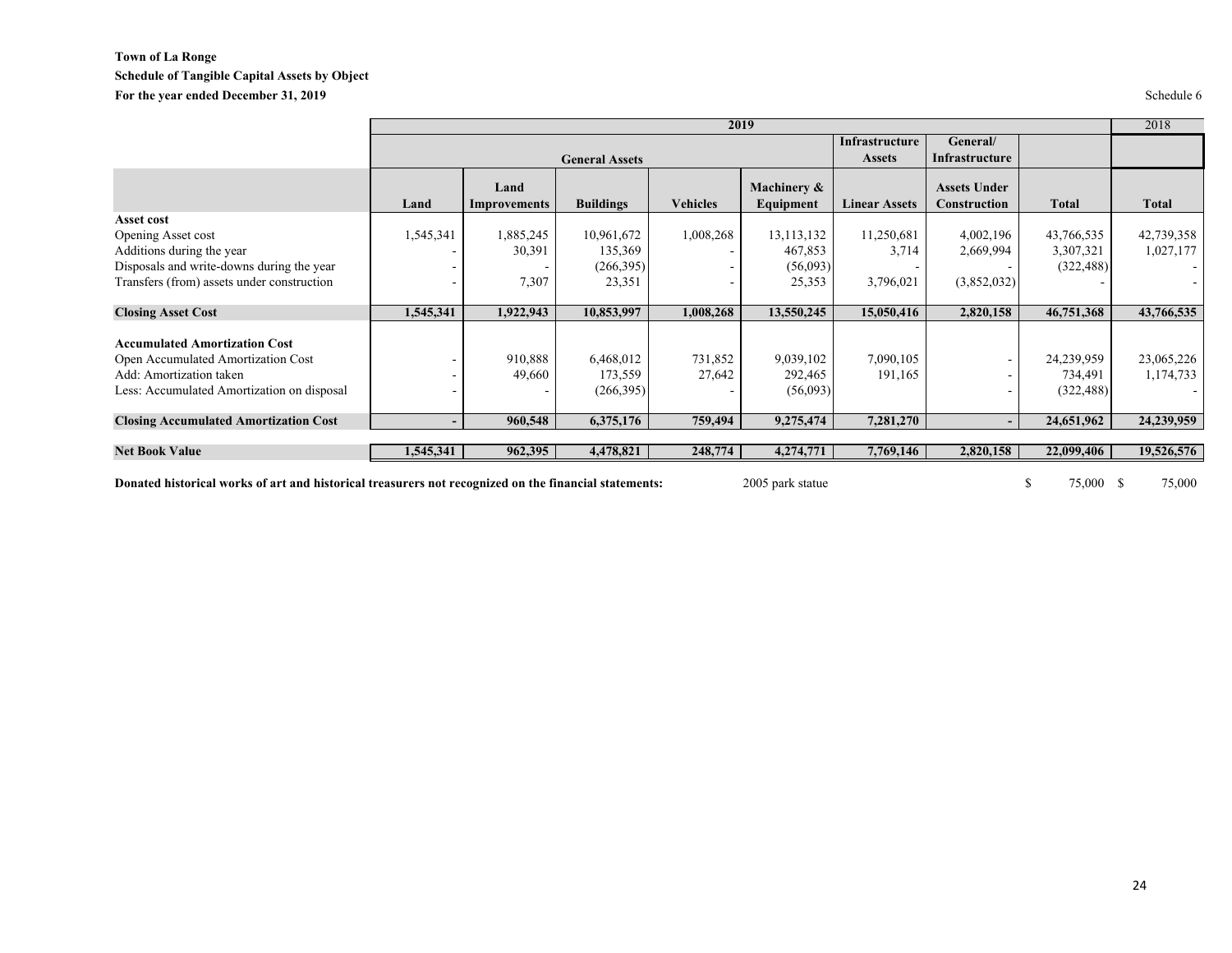## **Town of La Ronge Schedule of Segment Disclosure by Function** For the year ended December 31, 2019

| Schedule 7 |  |
|------------|--|
|            |  |

|                                                                                                                                                     |                       |                               |                                          | 2019                                |                                    |                                  |                                  |                                       | 2018                    |
|-----------------------------------------------------------------------------------------------------------------------------------------------------|-----------------------|-------------------------------|------------------------------------------|-------------------------------------|------------------------------------|----------------------------------|----------------------------------|---------------------------------------|-------------------------|
|                                                                                                                                                     | General<br>Government | Protective<br><b>Services</b> | <b>Transportation</b><br><b>Services</b> | Environmental<br>& Public<br>Health | Planning and<br><b>Development</b> | <b>Recreation and</b><br>Culture | <b>Water and</b><br><b>Sewer</b> | Total                                 | <b>Total</b>            |
| Asset cost<br>Opening Asset cost<br>Additions during the year<br>Disposals and write-downs during the year                                          | 2,246,229<br>34,108   | 1,059,155                     | 14,444,100<br>354,846                    | 498,484<br>(322, 488)               | 2,033,572<br>10,942                | 3,039,217<br>237,431             | 20,445,778<br>2,669,994          | 43,766,535<br>3,307,321<br>(322, 488) | 42,739,358<br>1,027,177 |
| <b>Closing Asset Cost</b>                                                                                                                           | 2,280,337             | 1,059,155                     | 14,798,946                               | 175,996                             | 2,044,514                          | 3,276,648                        | 23, 115, 772                     | 46,751,368                            | 43,766,535              |
| <b>Accumulated Amortization Cost</b><br>Open Accumulated Amortization Cost<br>Add: Amortization taken<br>Less: Accumulated Amortization on disposal | 782,220<br>25,353     | 816,834<br>23,193             | 11,801,521<br>209,055                    | 449,720<br>20,481<br>(322, 488)     | 262,520                            | 2,056,012<br>42,265              | 8,071,132<br>414,144             | 24,239,959<br>734,491<br>(322, 488)   | 23,065,226<br>1,174,733 |
| <b>Closing Accumulated Amortization Cost</b>                                                                                                        | 807,573               | 840,027                       | 12,010,576                               | 147,713                             | 262,520                            | 2,098,277                        | 8,485,276                        | 24,651,962                            | 24,239,959              |
| <b>Net Book Value</b>                                                                                                                               | 1,472,764             | 219,128                       | 2,788,370                                | 28,283                              | 1,781,994                          | 1,178,371                        | 14,630,496                       | 22,099,406                            | 19,526,576              |
| Donated historical works of art and historical treasurers not recognized on the financial statements:                                               |                       |                               |                                          |                                     | 2005 park statue                   |                                  |                                  | 75,000 \$                             | 75,000                  |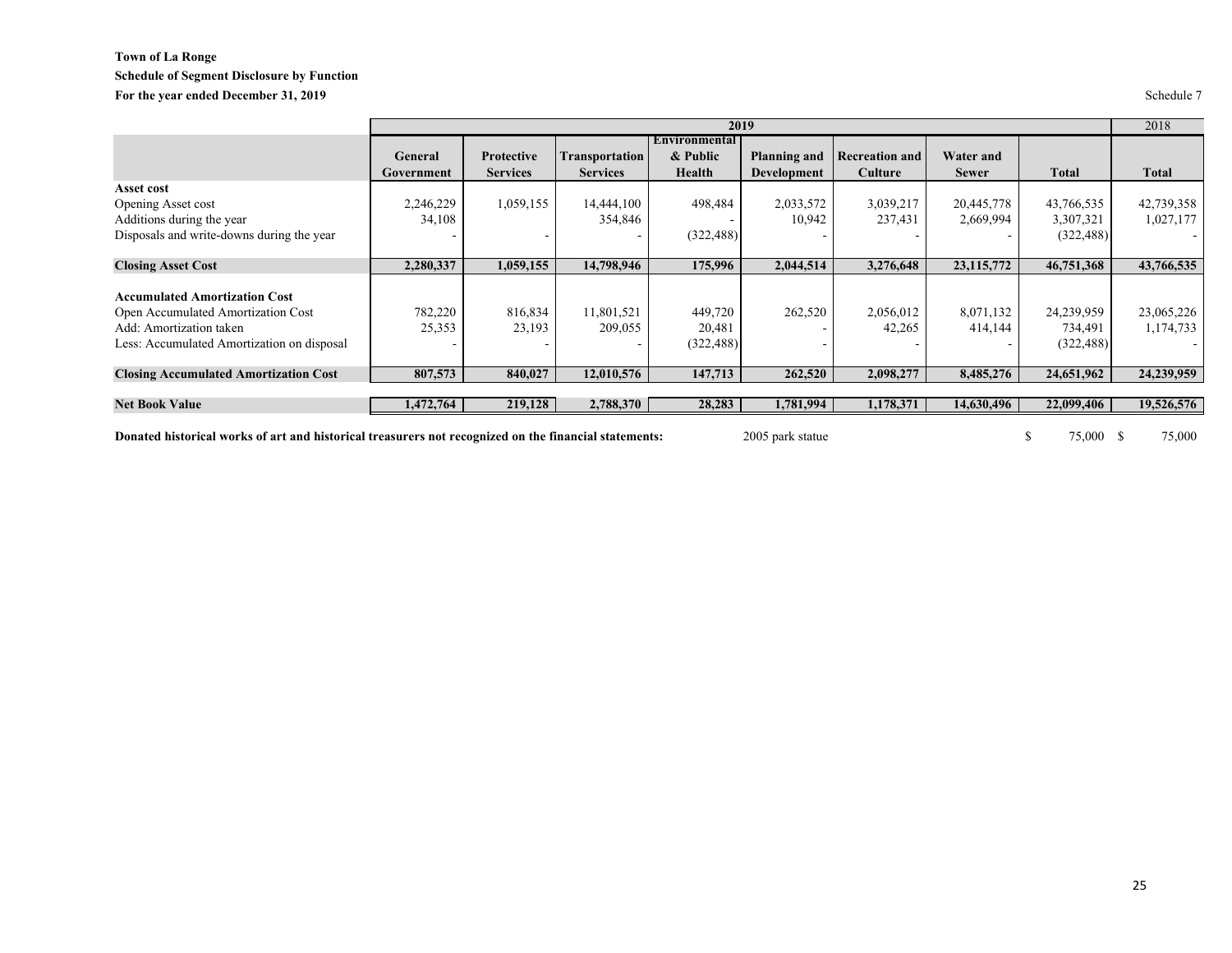|                                                  | 2018       | <b>Changes</b> | 2019       |
|--------------------------------------------------|------------|----------------|------------|
| <b>UNAPPROPRIATED SURPLUS</b>                    | 5,948,850  | (931, 625)     | 5,017,225  |
| <b>APPROPRIATED RESERVES</b>                     |            |                |            |
| <b>Future Regional Development</b>               | 320,000    | (232, 349)     | 87,651     |
| Future Administration                            | 23,773     | (23,773)       |            |
| Lawton Neighborhood Watch                        | 349        |                | 349        |
| Industrial Park - Water/Sewer                    | 78,496     |                | 78,496     |
| Dedicated Lands                                  | 51,666     | (180)          | 51,486     |
| Transformers                                     | 2,000      |                | 2,000      |
| Uniplex                                          | 854,321    | (63,713)       | 790,608    |
| Museum                                           | 10,063     |                | 10,063     |
| Pavement                                         | 929.357    | 275,000        | 1,204,357  |
| Water/Sewer Capital                              | 1,440,155  | (7,996)        | 1,432,159  |
| Future Capital                                   | 697,424    | (19,771)       | 677,653    |
| Airport Capital                                  | 223,383    | 315,000        | 538,383    |
| Handi-van                                        | 43,324     |                | 43,324     |
| Major Fire Replacement - Town                    | 101,283    | 41.918         | 143,201    |
| Major Fire Replacement - LLRIB                   | 77,101     | 40,889         | 117,990    |
| Major Fire Replacement - Air Ronge               | 38,645     | 17,247         | 55,892     |
| <b>Public Reserve</b>                            | 15,418     |                | 15,418     |
| Crime Watch                                      | 917        |                | 917        |
| Mowery Subdivision                               | 7,011      |                | 7,011      |
| Water Corporation                                | 452,520    | (90, 719)      | 361,801    |
| <b>Total Appropriated</b>                        | 5,367,206  | 251,553        | 5,618,759  |
| <b>NET INVESTMENT IN TANGIBLE CAPITAL ASSETS</b> |            |                |            |
| Tangible capital assets (Schedule 6)             | 19,526,576 | 2,572,830      | 22,099,406 |
| Less: Related debt                               |            |                |            |
| <b>Net Investment in Tangible Capital Assets</b> | 19,526,576 | 2,572,830      | 22,099,406 |
| Other - Investment in Deferred loss (Note 13)    | 1,024,165  | (92, 497)      | 931,668    |

**Total Accumulated Surplus 31,866,797 1,800,261 33,667,058**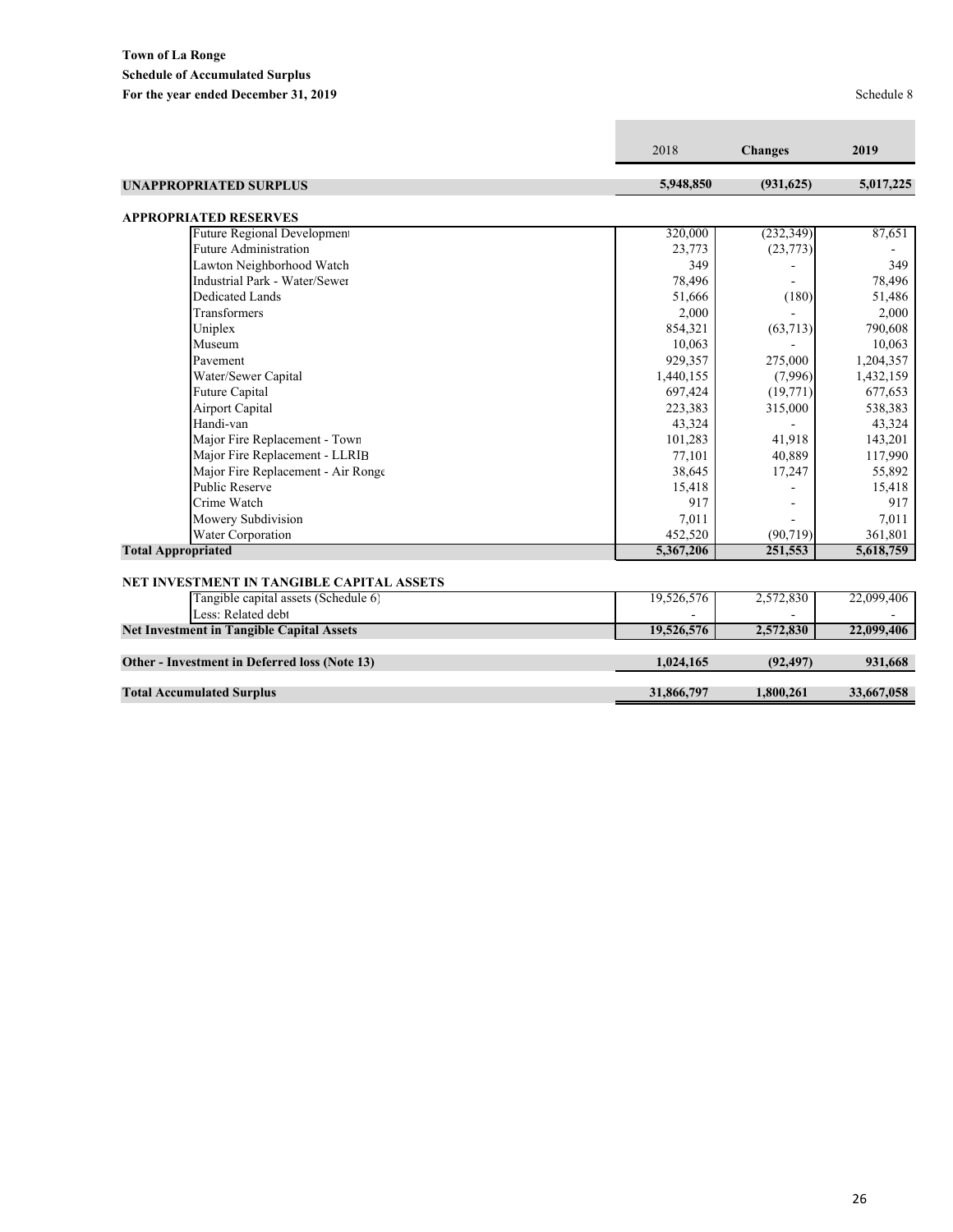# **Town of La Ronge Schedule of Mill Rates and Assessments** For the year ended December 31, 2019 Schedule 9

|                                               |             | <b>PROPERTY CLASS</b> |                    |                    |              |         |              |  |
|-----------------------------------------------|-------------|-----------------------|--------------------|--------------------|--------------|---------|--------------|--|
|                                               |             |                       | <b>Residential</b> | <b>Seasonal</b>    | Commercial   | Potash  |              |  |
|                                               | Agriculture | <b>Residential</b>    | Condominium        | <b>Residential</b> | & Industrial | Mine(s) | <b>Total</b> |  |
| <b>Taxable Assessment</b>                     |             | 133,773,920           | 27,512,620         |                    | 57,157,400   |         | 218,443,940  |  |
| <b>Regional Park Assessment</b>               |             |                       |                    |                    |              |         |              |  |
| <b>Total Assessment</b>                       |             |                       |                    |                    |              |         | 218,443,940  |  |
| <b>Mill Rate Factor(s)</b>                    |             | 0000.1                | 0000.              |                    | 1.2500       |         |              |  |
| Total Base/Minimum Tax (generated for each    |             |                       |                    |                    |              |         |              |  |
| property class)                               |             | 505,450               | 44,000             |                    | 114,971      |         | 664,421      |  |
| Total Municipal Tax Levy (include base and/or |             |                       |                    |                    |              |         |              |  |
| minimum tax and special levies)               |             | 1,318,260             | 211,167            |                    | 549,081      |         | 2.078.508    |  |

| <b>MILL RATES:</b>                 | <b>MILLS</b> |
|------------------------------------|--------------|
| <b>Average Municipal*</b>          | 9.5800       |
| <b>Average School*</b>             | 4.6800       |
| <b>Potash Mill Rate</b>            |              |
| <b>Uniform Municipal Mill Rate</b> | 6.0760       |

\* Average Mill Rates - multiply the total tax levy for each taxing authority by 1000 and divide by the total assessment for the taxing authority.

27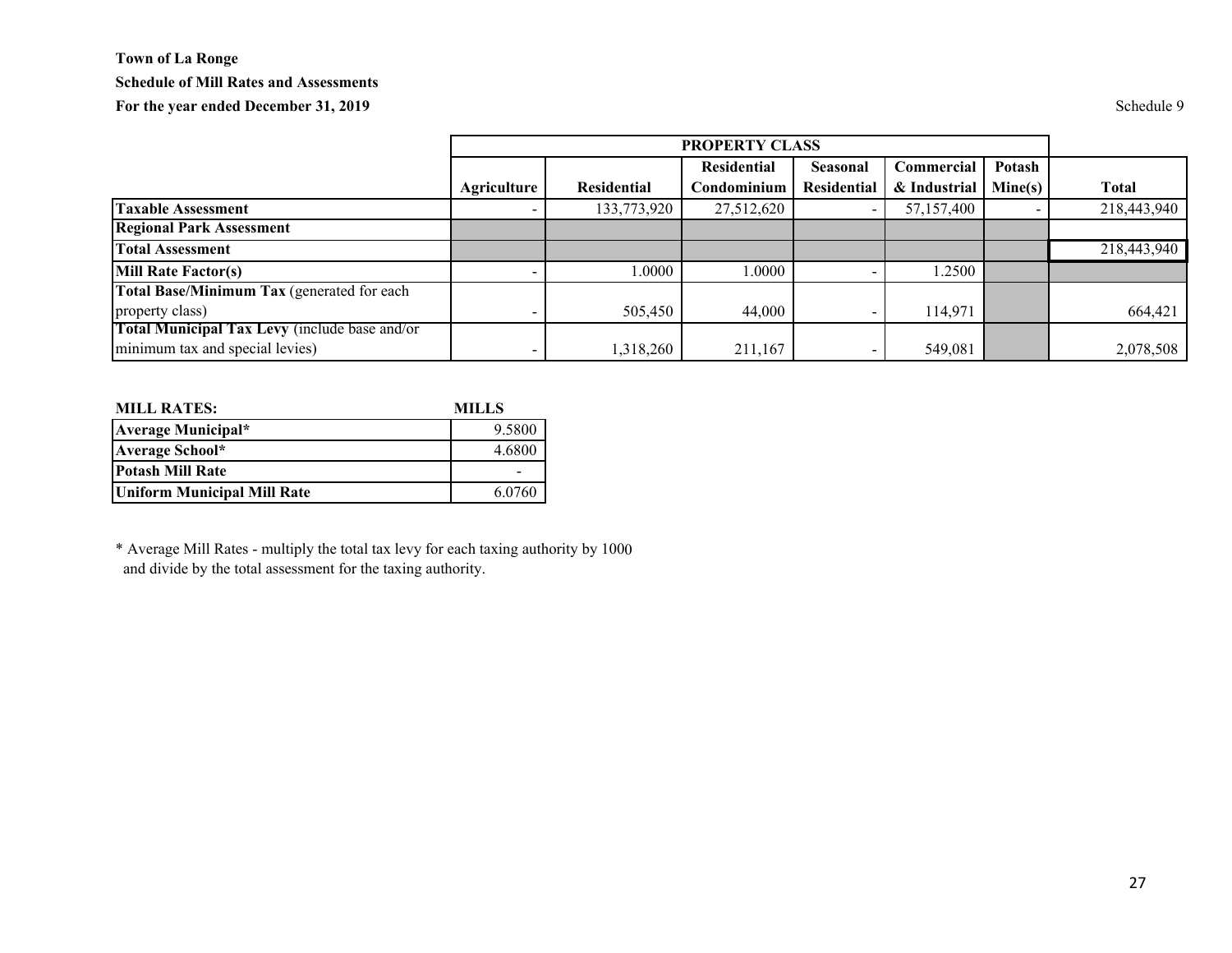# **Town of La Ronge Schedule of Council Remuneration** For the year ended December 31, 2019 Schedule 10

| <b>Name</b>                      | Remuneration | <b>Reimbursed Costs</b> | <b>Total</b> |
|----------------------------------|--------------|-------------------------|--------------|
| Mayor Ron Woytowich              | 25,889       |                         | 25,889       |
| <b>Councilor Dallas Everest</b>  | 12,426       | 1,269                   | 13,694       |
| Councilor Glen Watchel           | 9,839        | 1,450                   | 11,289       |
| <b>Councilor Matthew Klassen</b> | 10,152       | 1,269                   | 11,420       |
| Councilor Rex McPhail            | 9,883        |                         | 9,883        |
| Councilor Hugh Watt              | 10,501       |                         | 10,501       |
| Councilor Jordan McPhail         | 9,883        |                         | 9,883        |
| Total                            | 88,572       | 3.988                   | 92,560       |